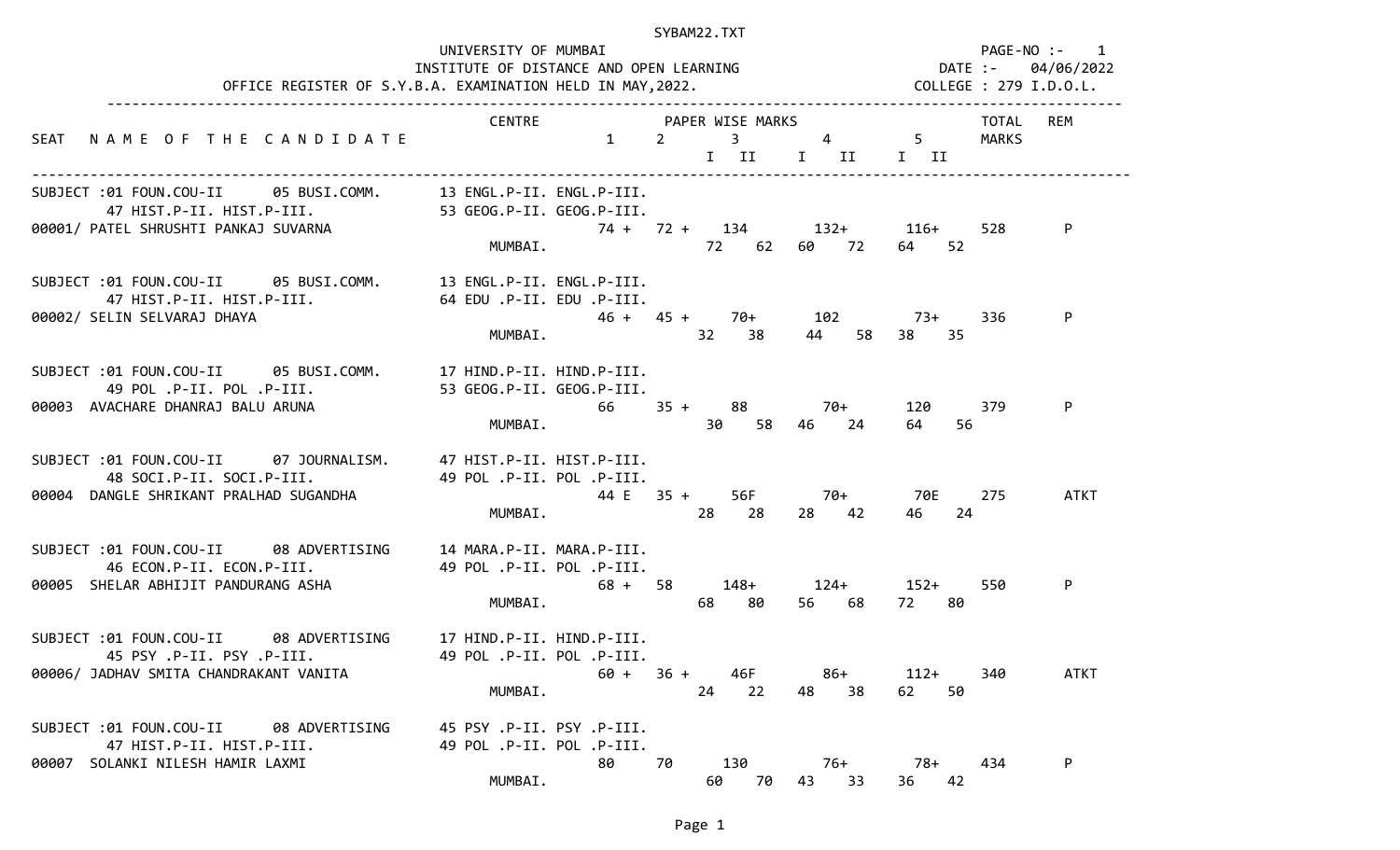| SUBJECT :01 FOUN.COU-II<br>08 ADVERTISING<br>48 SOCI.P-II. SOCI.P-III.<br>00008 RAO SAIDEEP SURESH REKHA                                                                                                                                                                           | 45 PSY .P-II. PSY .P-III.<br>49 POL .P-II. POL .P-III.<br>52 E<br>MUMBAI.                                                     | SYBAM22.TXT<br>60 E<br>52F<br>24<br>28                       | 76E<br>36<br>40                                                                                                                                                                                                                                                                                                                                 | 313<br>73E<br>38<br>35        | ATKT                                     |
|------------------------------------------------------------------------------------------------------------------------------------------------------------------------------------------------------------------------------------------------------------------------------------|-------------------------------------------------------------------------------------------------------------------------------|--------------------------------------------------------------|-------------------------------------------------------------------------------------------------------------------------------------------------------------------------------------------------------------------------------------------------------------------------------------------------------------------------------------------------|-------------------------------|------------------------------------------|
| SUBJECT :01 FOUN.COU-II 08 ADVERTISING<br>49 POL .P-II. POL .P-III.<br>00009/ PICHURLE SHWETA JANAK JOTSNA                                                                                                                                                                         | 46 ECON.P-II. ECON.P-III.<br>53 GEOG.P-II. GEOG.P-III.<br>MUMBAI.                                                             | $60 + 35 + 70$<br>20<br>50                                   | $100+$<br>56<br>44                                                                                                                                                                                                                                                                                                                              | 80+<br>345<br>36<br>44        | P                                        |
| SUBJECT :01 FOUN.COU-II 08 ADVERTISING<br>56 COMM.P-II. COMM.P-III.<br>00010 RAMRAJKAR GODWIN STEVEN GEETA                                                                                                                                                                         | 48 SOCI.P-II. SOCI.P-III.<br>57 RDVP.P-II. RDVP.P-III.<br>MUMBAI.                                                             | $35 + 35 +$<br>70+<br>39<br>31                               | 134<br>54<br>80                                                                                                                                                                                                                                                                                                                                 | 345<br>71+<br>36<br>35        | P                                        |
| SUBJECT :01 FOUN.COU-II 05 BUSI.COMM. 13 ENGL.P-II. ENGL.P-III.<br>45 PSY .P-II. PSY .P-III.<br>00011 PEREIRA MELROY FRANCIS GODWINA LEATITIA                                                                                                                                      | 46 ECON.P-II. ECON.P-III.<br>DADAR.                                                                                           | $35 + 39 +$<br>70+<br>32 <sub>2</sub><br>38                  | 70+<br>31 39                                                                                                                                                                                                                                                                                                                                    | 140<br>354<br>76<br>64        | P                                        |
| / - FEMALE,@-5042,*-5045,, + - MARKS CARRIED, E - ELIGIBLE FOR EXEMPTION, ADC - ADMISSION CANCELLED, RR - RESERVED,RPV - PROVISIONAL,<br>RRX - 0.5050, ABS - ABSENT, RLE-NOT CLEARED LOWER EXAM.,APR-ALREADY PASSED IN REVAL., # - T.C., % - Eli., \$ - Enrl., NULL - NULL & VOIDA | UNIVERSITY OF MUMBAI<br>INSTITUTE OF DISTANCE AND OPEN LEARNING<br>OFFICE REGISTER OF S.Y.B.A. EXAMINATION HELD IN MAY, 2022. |                                                              |                                                                                                                                                                                                                                                                                                                                                 | COLLEGE : 279 I.D.O.L.        | PAGE-NO :-<br>$\overline{\phantom{a}}$ 2 |
| NAME OF THE CANDIDATE<br>SEAT                                                                                                                                                                                                                                                      | <b>CENTRE</b><br>$\mathbf{1}$                                                                                                 | PAPER WISE MARKS<br>$\overline{3}$<br>$\overline{2}$<br>I II | $\overline{4}$ and $\overline{4}$ and $\overline{4}$ and $\overline{4}$ and $\overline{4}$ and $\overline{4}$ and $\overline{4}$ and $\overline{4}$ and $\overline{4}$ and $\overline{4}$ and $\overline{4}$ and $\overline{4}$ and $\overline{4}$ and $\overline{4}$ and $\overline{4}$ and $\overline{4}$ and $\overline{4}$ and<br>I II I II | TOTAL<br>$5^{\circ}$<br>MARKS | REM                                      |
| SUBJECT :01 FOUN.COU-II<br>45 PSY .P-II. PSY .P-III.<br>00012 SHAIKH MOHIUDDIN MD EKRAMUL HAQUE AJMATUNNISA                                                                                                                                                                        | 05 BUSI.COMM. 13 ENGL.P-II. ENGL.P-III.<br>49 POL .P-II. POL .P-III.<br>DADAR.                                                | $64 + 72 +$<br>120<br>62<br>58 34                            | 70+<br>36                                                                                                                                                                                                                                                                                                                                       | 88+<br>414<br>56<br>32        | P                                        |
| SUBJECT:01 FOUN.COU-II 05 BUSI.COMM.<br>47 HIST.P-II. HIST.P-III.<br>00013 MITHBAOKAR MAYURESH JAYWANT POOJA                                                                                                                                                                       | 13 ENGL.P-II. ENGL.P-III.<br>48 SOCI.P-II. SOCI.P-III.<br>DADAR.                                                              | $52 + 50 +$<br>59F<br>24<br>35                               | 70E<br>35<br>35                                                                                                                                                                                                                                                                                                                                 | 307<br>76+<br>42<br>34        | ATKT                                     |
| SUBJECT :01 FOUN.COU-II 05 BUSI.COMM.<br>48 SOCI.P-II. SOCI.P-III.                                                                                                                                                                                                                 | 47 HIST.P-II. HIST.P-III.<br>57 RDVP.P-II. RDVP.P-III.                                                                        |                                                              |                                                                                                                                                                                                                                                                                                                                                 |                               |                                          |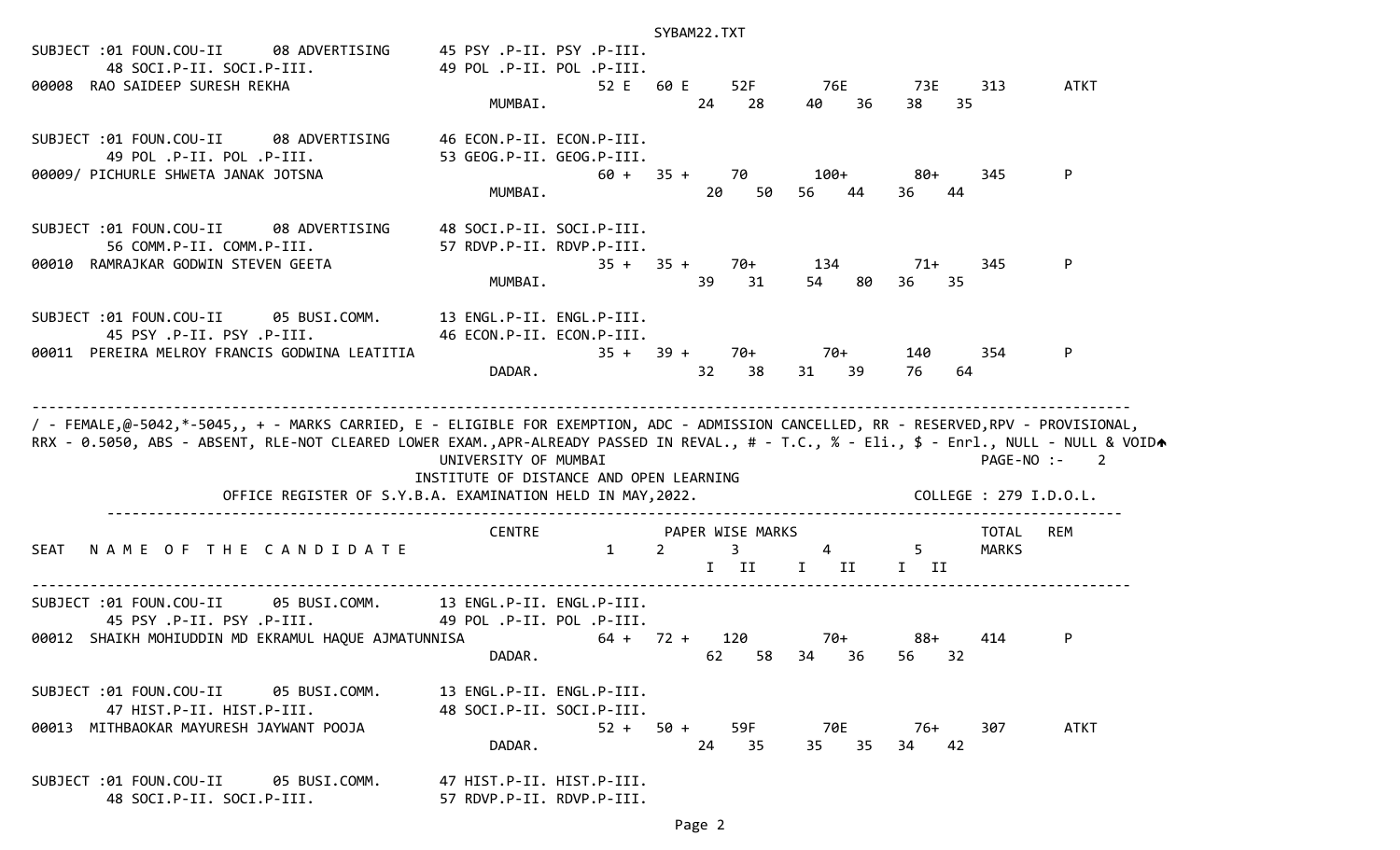|                                                                                                                 |                                                                             | SYBAM22.TXT                       |                    |                      |                   |  |
|-----------------------------------------------------------------------------------------------------------------|-----------------------------------------------------------------------------|-----------------------------------|--------------------|----------------------|-------------------|--|
| 00014 SAGVEKAR MAHENDRA MOHAN MANISHA                                                                           | 68 — 1<br>DADAR.                                                            | $35 + 77 +$<br>44<br>33           | $104+$<br>44<br>60 | $80+$<br>35 45       | P<br>364          |  |
| SUBJECT :01 FOUN.COU-II 07 JOURNALISM.<br>48 SOCI.P-II. SOCI.P-III.<br>00015/ SHAH UCHISHTA ABHAY MADHU         | 46 ECON.P-II. ECON.P-III.<br>64 EDU .P-II. EDU .P-III.<br>80 — 10<br>DADAR. | $62 + 132 + 146 + 120 +$<br>62 70 | 72 74              | 52<br>68             | 540<br><b>RPV</b> |  |
| SUBJECT :01 FOUN.COU-II 07 JOURNALISM.<br>48 SOCI.P-II. SOCI.P-III.<br>00016/ TAMBITKAR NAMITA NAMDEV SULOCHANA | 47 HIST.P-II. HIST.P-III.<br>49 POL .P-II. POL .P-III.<br>DADAR.            | $41 + 52 + 142$ 91+ 70+<br>64 78  | 38<br>53           | 32<br>38             | 396<br>P          |  |
| SUBJECT :01 FOUN.COU-II 08 ADVERTISING<br>47 HIST.P-II. HIST.P-III.<br>00017/ SONIMARIYAL SELVAMANI SULAGAMMAL  | 13 ENGL.P-II. ENGL.P-III.<br>57 RDVP.P-II. RDVP.P-III.<br>68<br>DADAR.      | 54 112<br>56 56                   | 120<br>58<br>62    | 71<br>35<br>36.      | P<br>425          |  |
| SUBJECT :01 FOUN.COU-II 08 ADVERTISING<br>46 ECON.P-II. ECON.P-III.<br>00018/ GANGAWANE PRIYANKA VIJAY SUNITA   | 14 MARA.P-II. MARA.P-III.<br>48 SOCI.P-II. SOCI.P-III.<br>DADAR.            | $48 + 51 +$<br>70+<br>46<br>24    | 100<br>44<br>56    | 87+<br>36<br>-51     | P<br>356          |  |
| 00019/ SAHU UPASANA MUKESH AVIDHA                                                                               | DADAR.                                                                      | 56 + 64 110 100+<br>64<br>46      | 56<br>44           | $108+$<br>48<br>60 — | 438<br>P          |  |
| SUBJECT :01 FOUN.COU-II 08 ADVERTISING<br>47 HIST.P-II. HIST.P-III.<br>00020 KADAM SANTOSH SHANTARAM SHARDA     | 46 ECON.P-II. ECON.P-III.<br>53 GEOG.P-II. GEOG.P-III.<br>DADAR.            | $35 + 42 +$<br>40F<br>20<br>20    | $81+$<br>43<br>38  | 90+<br>46<br>44      | 288<br>ATKT       |  |
| SUBJECT :01 FOUN.COU-II 08 ADVERTISING<br>49 POL .P-II. POL .P-III.<br>00021/ GUPTA SONAL BHAWANIPRASAD LAKSHMI | 48 SOCI.P-II. SOCI.P-III.<br>64 EDU .P-II. EDU .P-III.<br>66<br>DADAR.      | 150<br>68<br>72 78                | 132<br>58 74       | 98<br>56<br>42       | 514<br>P          |  |
| SUBJECT :01 FOUN.COU-II 03 MASS.COMM.<br>46 ECON.P-II. ECON.P-III.<br>00022 ANSARI MOHD SAAD ISMAIL SHAHID      | 13 ENGL.P-II. ENGL.P-III.<br>48 SOCI.P-II. SOCI.P-III.<br>ANDHERI.          | $42 + 35 +$<br>70+<br>35<br>35    | 154<br>80 —<br>74  | 94+<br>52 42         | 395<br>RPV #      |  |

------------------------------------------------------------------------------------------------------------------------------------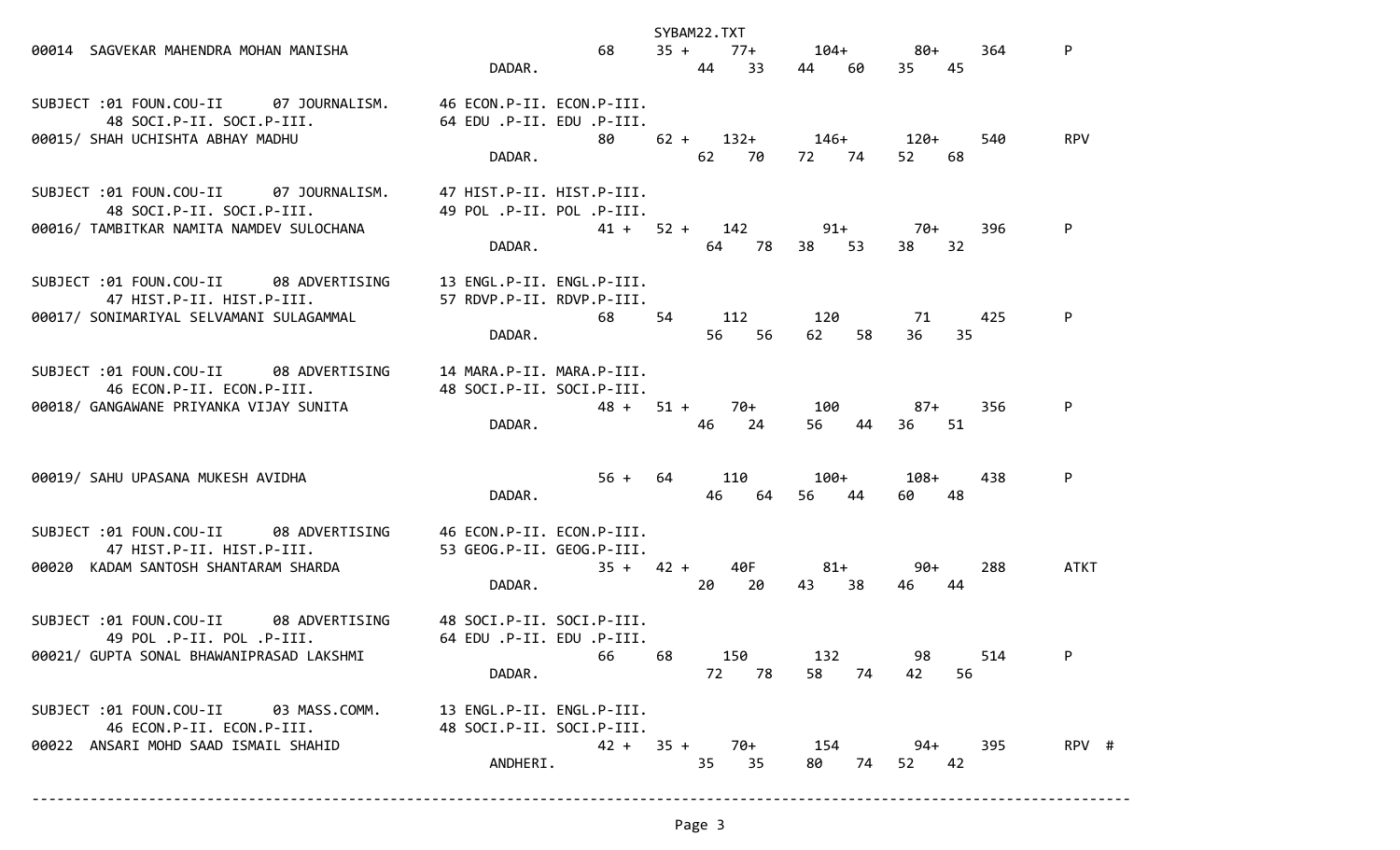| / - FEMALE,@-5042,*-5045,, + - MARKS CARRIED, E - ELIGIBLE FOR EXEMPTION, ADC - ADMISSION CANCELLED, RR - RESERVED,RPV - PROVISIONAL,<br>RRX - 0.5050, ABS - ABSENT, RLE-NOT CLEARED LOWER EXAM.,APR-ALREADY PASSED IN REVAL., # - T.C., % - Eli., \$ - Enrl., NULL - NULL & VOIDA | UNIVERSITY OF MUMBAI<br>INSTITUTE OF DISTANCE AND OPEN LEARNING | SYBAM22.TXT                                                            |                       | PAGE-NO :-<br>$\overline{\phantom{a}}$ 3 |
|------------------------------------------------------------------------------------------------------------------------------------------------------------------------------------------------------------------------------------------------------------------------------------|-----------------------------------------------------------------|------------------------------------------------------------------------|-----------------------|------------------------------------------|
|                                                                                                                                                                                                                                                                                    | OFFICE REGISTER OF S.Y.B.A. EXAMINATION HELD IN MAY, 2022.      |                                                                        |                       | COLLEGE : 279 I.D.O.L.                   |
| NAME OF THE CANDIDATE<br>SEAT                                                                                                                                                                                                                                                      | CENTRE<br>$\mathbf{1}$                                          | PAPER WISE MARKS<br>3 <sup>7</sup><br>$\overline{2}$<br>$\overline{4}$ | $5 -$                 | TOTAL<br>REM<br>MARKS                    |
|                                                                                                                                                                                                                                                                                    |                                                                 | $I$ $II$                                                               | I II I II             |                                          |
| SUBJECT :01 FOUN.COU-II 05 BUSI.COMM. 13 ENGL.P-II. ENGL.P-III.<br>45 PSY .P-II. PSY .P-III. 115T.P-II. HIST.P-III.                                                                                                                                                                |                                                                 |                                                                        |                       |                                          |
| 00023 OTAVKAR AKSHAT PRAKASH KALPANA                                                                                                                                                                                                                                               | ANDHERI.                                                        | $66 + 60 +$<br>116+ 100<br>40<br>60<br>-56                             | 140<br>60<br>66<br>74 | P<br>482                                 |
| SUBJECT :01 FOUN.COU-II 05 BUSI.COMM. 13 ENGL.P-II. ENGL.P-III.<br>45 PSY .P-II. PSY .P-III.<br>00024/ KABRA MANSI MUKESH MADHU                                                                                                                                                    | 48 SOCI.P-II. SOCI.P-III.                                       | $70 + 58 +$<br>$128+$                                                  | $92+$<br>150          | 498<br>P                                 |
|                                                                                                                                                                                                                                                                                    | ANDHERI.                                                        | 74<br>54<br>44 48                                                      | 72<br>78              |                                          |
| SUBJECT :01 FOUN.COU-II 05 BUSI.COMM. 13 ENGL.P-II. ENGL.P-III.<br>46 ECON.P-II. ECON.P-III.                                                                                                                                                                                       | 47 HIST.P-II. HIST.P-III.                                       |                                                                        |                       |                                          |
| 00025/ KHADE PRANALI SOMA SHUBHANGI                                                                                                                                                                                                                                                | $56 + 86$<br>ANDHERI.                                           | 150<br>70+<br>74 76<br>40 —                                            | 70+<br>30<br>34<br>36 | 432<br>P                                 |
| SUBJECT :01 FOUN.COU-II<br>05 BUSI.COMM.<br>48 SOCI.P-II. SOCI.P-III.                                                                                                                                                                                                              | 13 ENGL.P-II. ENGL.P-III.<br>53 GEOG.P-II. GEOG.P-III.          |                                                                        |                       |                                          |
| 00026 SOLANKI HEMANT CHIMAN SHOBHANA                                                                                                                                                                                                                                               | $49 + 46 +$<br>ANDHERI.                                         | 86<br>70+<br>38 32<br>46<br>40                                         | 70+<br>44<br>26       | P<br>321                                 |
| SUBJECT :01 FOUN.COU-II 05 BUSI.COMM. 14 MARA.P-II. MARA.P-III.<br>17 HIND.P-II. HIND.P-III.                                                                                                                                                                                       | 47 HIST.P-II. HIST.P-III.                                       |                                                                        |                       |                                          |
| 00027/ JADHAV ASHWINI EKNATH MANISHA                                                                                                                                                                                                                                               | $45 + 46 +$<br>ANDHERI.                                         | 70<br>70+<br>32<br>38<br>34 36                                         | 77+<br>35<br>42       | 308<br>P                                 |
| SUBJECT :01 FOUN.COU-II 05 BUSI.COMM.<br>47 HIST.P-II. HIST.P-III.                                                                                                                                                                                                                 | 17 HIND.P-II. HIND.P-III.<br>53 GEOG.P-II. GEOG.P-III.          |                                                                        |                       |                                          |
| 00028 MISHRA ASHISH KUMAR LALJI SABDESHWARI                                                                                                                                                                                                                                        | 72 + 72<br>ANDHERI.                                             | $129+$<br>99+<br>62 67<br>53 46                                        | 128<br>68<br>60       | 500<br>P                                 |
| SUBJECT :01 FOUN.COU-II 05 BUSI.COMM.<br>47 HIST.P-II. HIST.P-III.                                                                                                                                                                                                                 | 45 PSY .P-II. PSY .P-III.<br>49 POL .P-II. POL .P-III.          |                                                                        |                       |                                          |
| 00029/ THENGE SEEMA BABAN ASHA                                                                                                                                                                                                                                                     | $35 + 35 +$                                                     | 70+<br>70                                                              | 70+                   | P<br>280                                 |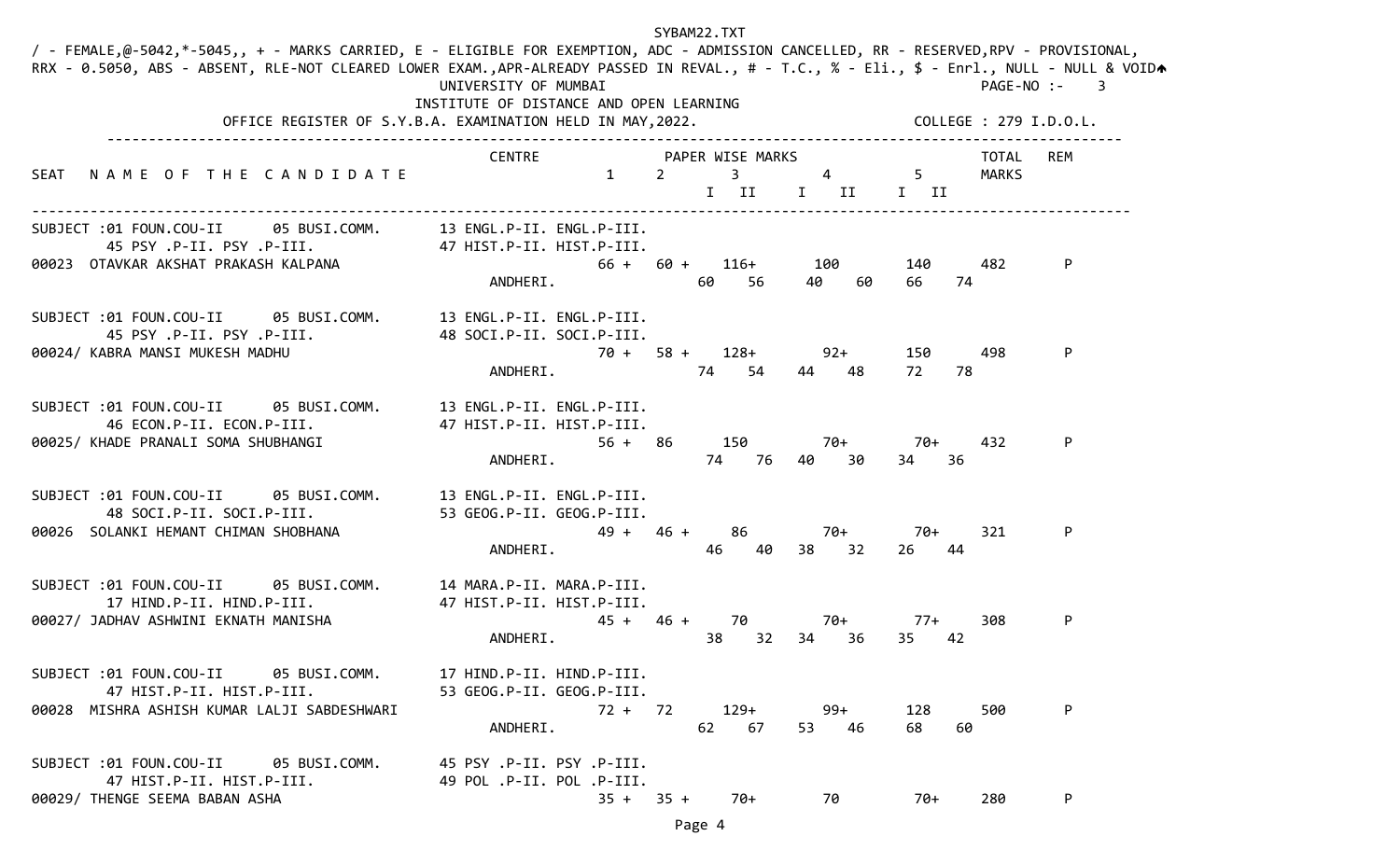|                                                                                                                                                                                                                                                                                    |                                                                                   | SYBAM22.TXT                                     |                          |                    |                              |
|------------------------------------------------------------------------------------------------------------------------------------------------------------------------------------------------------------------------------------------------------------------------------------|-----------------------------------------------------------------------------------|-------------------------------------------------|--------------------------|--------------------|------------------------------|
|                                                                                                                                                                                                                                                                                    | ANDHERI.                                                                          | 34<br>36                                        | 38<br>32                 | 30<br>40           |                              |
| SUBJECT:01 FOUN.COU-II 07 JOURNALISM.<br>45 PSY .P-II. PSY .P-III.<br>00030/ BAIG MISBA AIJAZ TANZEEM                                                                                                                                                                              | 13 ENGL.P-II. ENGL.P-III.<br>48 SOCI.P-II. SOCI.P-III.<br>ANDHERI.                | $60 + 36 + 148$<br>72<br>76                     | 100+<br>64<br>36         | 140+<br>64 —<br>76 | 484<br>P                     |
| SUBJECT :01 FOUN.COU-II<br>07 JOURNALISM.<br>48 SOCI.P-II. SOCI.P-III.<br>00031/ SHAIKH YASMEEN ALAM MUMTAZ                                                                                                                                                                        | 45 PSY .P-II. PSY .P-III.<br>53 GEOG.P-II. GEOG.P-III.<br>ANDHERI.                | $36 + 37 + 76$<br>38<br>38                      | 78+<br>38<br>40          | $94 +$<br>36<br>58 | P<br>321                     |
| SUBJECT :01 FOUN.COU-II<br>07 JOURNALISM.<br>47 HIST.P-II. HIST.P-III.<br>00032 CHAVAN ANIKET SURYAKANT SUVARNA                                                                                                                                                                    | 46 ECON.P-II. ECON.P-III.<br>49 POL .P-II. POL .P-III.<br>ANDHERI.                | 70+<br>$39 + 48 +$<br>30<br>40                  | 74+<br>35 39             | 156<br>74<br>82    | P<br>387                     |
| SUBJECT :01 FOUN.COU-II<br>48 SOCI.P-II. SOCI.P-III.<br>00033 MENEZES DONAVIN PREM JACINTA                                                                                                                                                                                         | 07 JOURNALISM. 46 ECON.P-II. ECON.P-III.<br>57 RDVP.P-II. RDVP.P-III.<br>ANDHERI. | $38 + 35 + 134$<br>68<br>66                     | 84+<br>37 47             | $91 +$<br>37<br>54 | 382<br>P                     |
| / - FEMALE,@-5042,*-5045,, + - MARKS CARRIED, E - ELIGIBLE FOR EXEMPTION, ADC - ADMISSION CANCELLED, RR - RESERVED,RPV - PROVISIONAL,<br>RRX - 0.5050, ABS - ABSENT, RLE-NOT CLEARED LOWER EXAM.,APR-ALREADY PASSED IN REVAL., # - T.C., % - Eli., \$ - Enrl., NULL - NULL & VOIDA | UNIVERSITY OF MUMBAI<br>INSTITUTE OF DISTANCE AND OPEN LEARNING                   |                                                 |                          |                    | PAGE-NO :-<br>4              |
|                                                                                                                                                                                                                                                                                    | OFFICE REGISTER OF S.Y.B.A. EXAMINATION HELD IN MAY, 2022.                        |                                                 |                          |                    | COLLEGE : 279 I.D.O.L.       |
| NAME OF THE CANDIDATE<br><b>SEAT</b>                                                                                                                                                                                                                                               | <b>CENTRE</b><br>$\mathbf{1}$                                                     | PAPER WISE MARKS<br>$\overline{2}$<br>3<br>I II | $\overline{4}$<br>$I$ II | $5 -$<br>$I$ II    | REM<br>TOTAL<br><b>MARKS</b> |
| 08 ADVERTISING<br>SUBJECT :01 FOUN.COU-II<br>45 PSY .P-II. PSY .P-III.<br>00034/ PARMAR MAMTA MUKESH CHAMPA                                                                                                                                                                        | 13 ENGL.P-II. ENGL.P-III.<br>48 SOCI.P-II. SOCI.P-III.<br>50 +<br>ANDHERI.        | $56 +$<br>78+<br>50<br>28                       | 82<br>42<br>40           | 76+<br>36<br>40    | P<br>342                     |
| SUBJECT :01 FOUN.COU-II<br>08 ADVERTISING<br>46 ECON.P-II. ECON.P-III.<br>00035/ GAWADE BHAGYASHREE SABAJI ASHALTA                                                                                                                                                                 | 17 HIND.P-II. HIND.P-III.<br>57 RDVP.P-II. RDVP.P-III.<br>ANDHERI.                | $38 + 40 +$<br>$75+$<br>37<br>38                | AB<br>AB<br>AB           | 70+<br>42<br>28    | 223<br>ABS                   |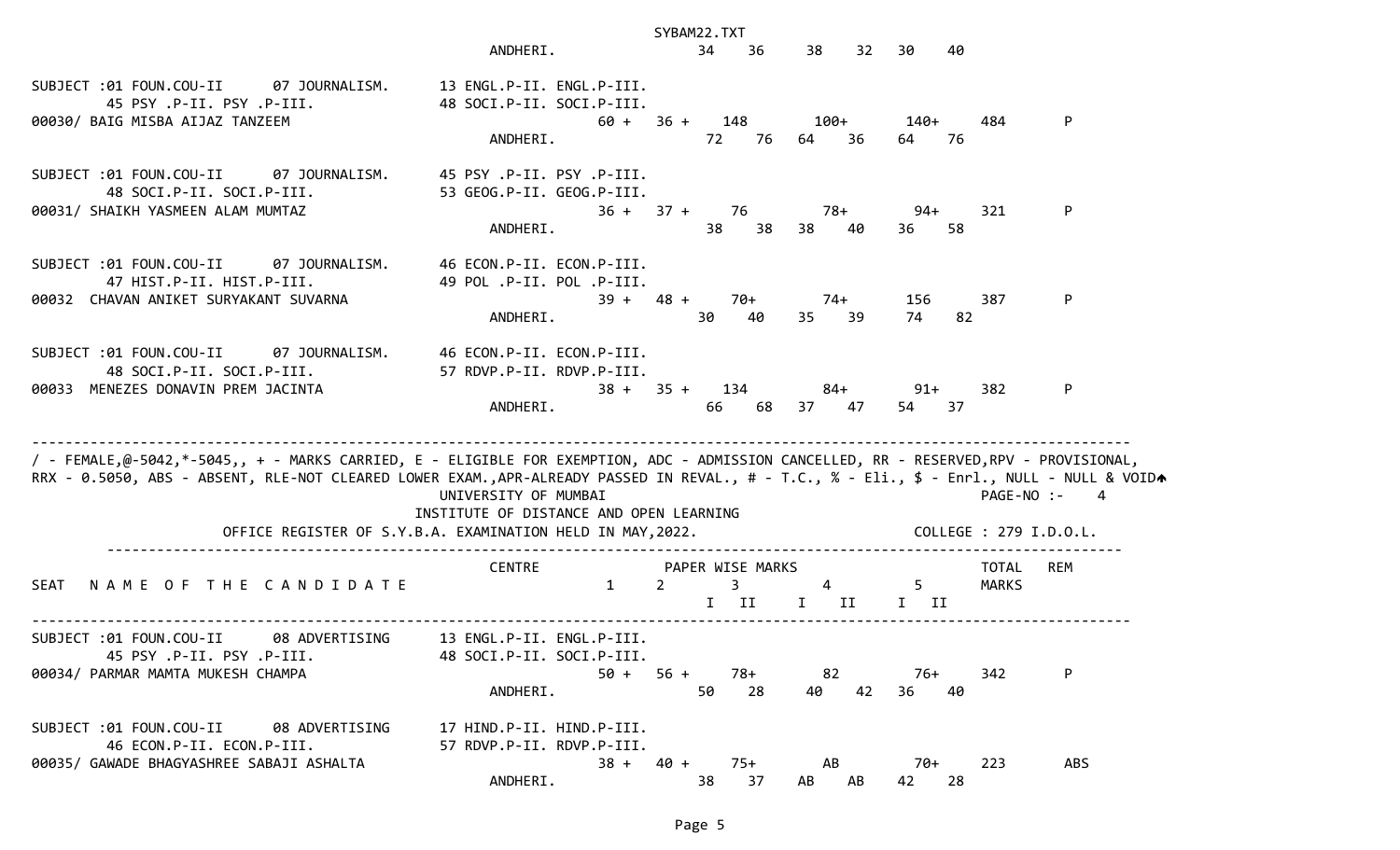|                                                                                                                         |                             | SYBAM22.TXT               |                 |                           |      |
|-------------------------------------------------------------------------------------------------------------------------|-----------------------------|---------------------------|-----------------|---------------------------|------|
| SUBJECT :01 FOUN.COU-II 08 ADVERTISING 44 PHIL.P-II. PHIL.P-III.<br>48 SOCI.P-II. SOCI.P-III. 49 POL .P-II. POL .P-III. |                             |                           |                 |                           |      |
| 00036/ SEQUEIRA LUANNE SEBASTIAN CASSIANA                                                                               | $35 + 35 + 104$ $85 + 70 +$ |                           |                 | 329                       | P    |
|                                                                                                                         | ANDHERI.                    |                           | 68 36 43 42     | 30<br>40                  |      |
|                                                                                                                         |                             |                           |                 |                           |      |
| SUBJECT :01 FOUN.COU-II 08 ADVERTISING 45 PSY.P-II. PSY.P-III.                                                          |                             |                           |                 |                           |      |
| 46 ECON.P-II. ECON.P-III. 49 POL.P-II. POL.P-III.<br>00037/ DHURI NEHALI BALKRISHNA APARNA                              |                             | $48 + 35 + 70 + 118$ 164+ |                 | 435                       |      |
|                                                                                                                         | ANDHERI. 25 45              |                           | 66<br>52        | 76 —<br>88                |      |
|                                                                                                                         |                             |                           |                 |                           |      |
| SUBJECT :01 FOUN.COU-II 08 ADVERTISING 46 ECON.P-II. ECON.P-III.                                                        |                             |                           |                 |                           |      |
| 47 HIST.P-II. HIST.P-III.<br>00038/ CHAVAN MINAL ASHOK CHHAYA                                                           | 49 POL .P-II. POL .P-III.   | 48 + 41 + 50F 79+ 99+     |                 | 317                       | ATKT |
|                                                                                                                         | ANDHERI. 28 22              |                           | 39 40           | 53<br>46                  |      |
|                                                                                                                         |                             |                           |                 |                           |      |
| SUBJECT:01 FOUN.COU-II 08 ADVERTISING 48 SOCI.P-II. SOCI.P-III.<br>49 POL .P-II. POL .P-III. 27 RDVP.P-II. RDVP.P-III.  |                             |                           |                 |                           |      |
| 00039/ PATIL POOJA PRADEEP SMITA                                                                                        |                             | $38 + 35 + 70 + 128$      |                 | 102<br>373                | P    |
|                                                                                                                         | ANDHERI. 24 46              |                           | 66 62           | 52<br>50                  |      |
| SUBJECT :01 FOUN.COU-II 05 BUSI.COMM. 13 ENGL.P-II. ENGL.P-III.                                                         |                             |                           |                 |                           |      |
| 44 PHIL.P-II. PHIL.P-III.                     45 PSY .P-II. PSY .P-III.                                                 |                             |                           |                 |                           |      |
| 00040 SAYYED AFTAB ZAKIRSAYYED NASEEM BANO                                                                              |                             | $47 + 48 + 85 + 89 +$     |                 | 172<br>441                |      |
|                                                                                                                         | GHATKOPAR 45                | 40                        | 45 44           | 92<br>80                  |      |
| SUBJECT :01 FOUN.COU-II 05 BUSI.COMM. 13 ENGL.P-II. ENGL.P-III.                                                         |                             |                           |                 |                           |      |
| 46 ECON.P-II. ECON.P-III.                                                                                               | 47 HIST.P-II. HIST.P-III.   |                           |                 |                           |      |
| 00041/ HIWALE SUNITA BHIKAJI SHASHIKALA                                                                                 |                             | $37 + 46 + 146$ 99+ 98+   |                 | 426                       | P    |
|                                                                                                                         | <b>GHATKOPAR CHATKOPAR</b>  |                           | 68 78 50 49     | 54 44                     |      |
| SUBJECT :01 FOUN.COU-II 05 BUSI.COMM. 14 MARA.P-II. MARA.P-III.                                                         |                             |                           |                 |                           |      |
| 17 HIND.P-II. HIND.P-III.                                                                                               | 57 RDVP.P-II. RDVP.P-III.   |                           |                 |                           |      |
| 00042 KEDAR RAHUL RAJENDRA NIRMALA                                                                                      |                             | 64 70 94                  | $72+$<br>36     | 416<br>116+<br>56<br>60 — | P    |
|                                                                                                                         | <b>GHATKOPAR</b>            | 42 52                     | 36              |                           |      |
| 05 BUSI.COMM.<br>SUBJECT :01 FOUN.COU-II                                                                                | 14 MARA.P-II. MARA.P-III.   |                           |                 |                           |      |
| 47 HIST.P-II. HIST.P-III.                                                                                               | 49 POL .P-II. POL .P-III.   |                           |                 |                           |      |
| 00043/ VELDODE SAYALI SUBHASH VANDANA                                                                                   | $52 +$                      | 84+<br>-36<br>48<br>36    | 118<br>70<br>48 | 374<br>84+<br>28          | P    |
|                                                                                                                         | <b>GHATKOPAR</b>            |                           |                 | 56                        |      |
| SUBJECT :01 FOUN.COU-II<br>05 BUSI.COMM.                                                                                | 17 HIND.P-II. HIND.P-III.   |                           |                 |                           |      |
| 46 ECON.P-II. ECON.P-III.                                                                                               | 47 HIST.P-II. HIST.P-III.   |                           |                 |                           |      |
| 00044/ SAWANT ANKITA KISHOR SUPRIYA                                                                                     | 60                          | $48 +$<br>$124+$          | $72+$           | 106<br>410                | P    |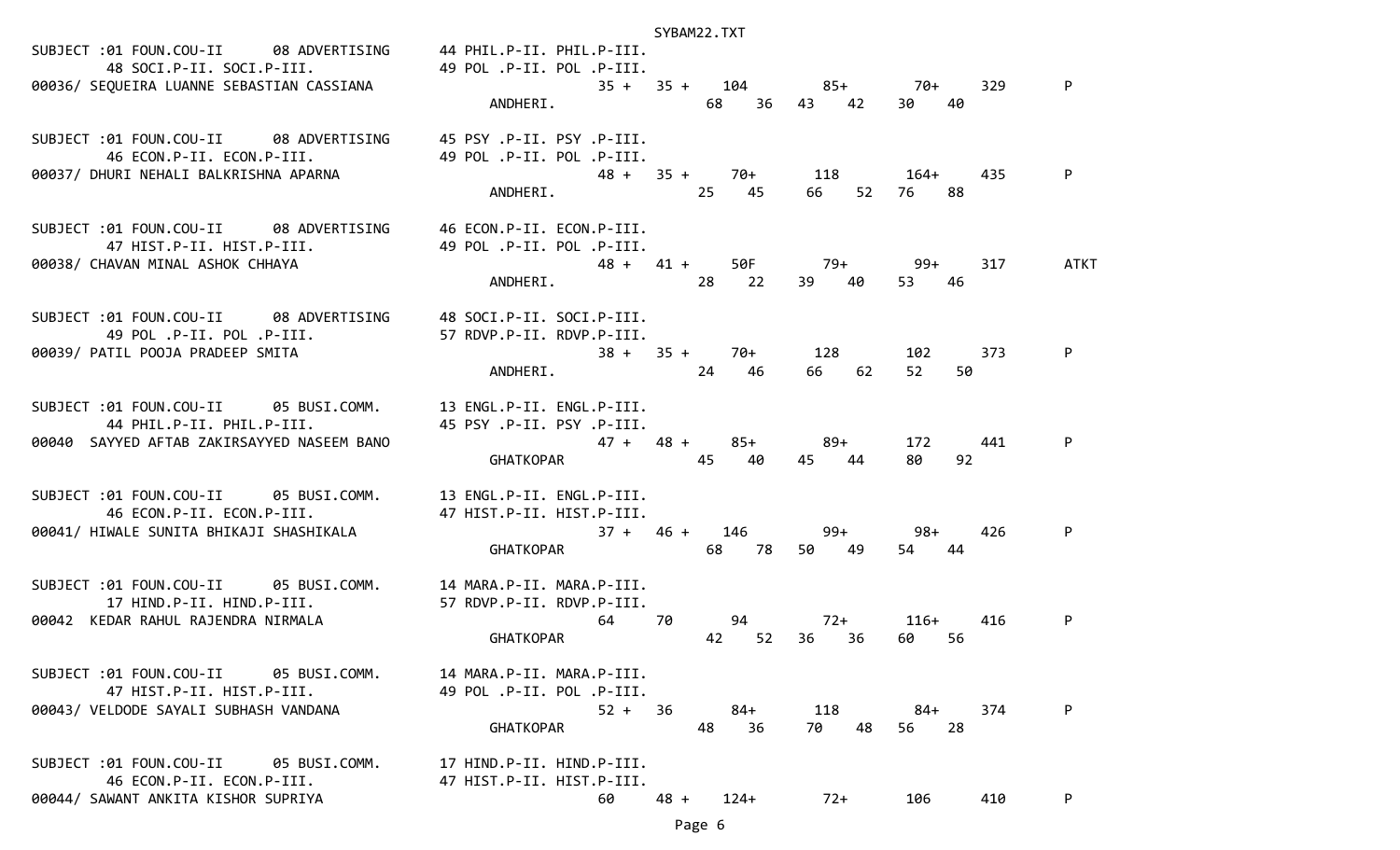|                                                                                                                                                                                                                                                                                    | <b>GHATKOPAR</b>                                                                                                              | SYBAM22.TXT<br>56<br>68                       | 52<br>20              | 60<br>-46                  |                                        |
|------------------------------------------------------------------------------------------------------------------------------------------------------------------------------------------------------------------------------------------------------------------------------------|-------------------------------------------------------------------------------------------------------------------------------|-----------------------------------------------|-----------------------|----------------------------|----------------------------------------|
| / - FEMALE,@-5042,*-5045,, + - MARKS CARRIED, E - ELIGIBLE FOR EXEMPTION, ADC - ADMISSION CANCELLED, RR - RESERVED,RPV - PROVISIONAL,<br>RRX - 0.5050, ABS - ABSENT, RLE-NOT CLEARED LOWER EXAM.,APR-ALREADY PASSED IN REVAL., # - T.C., % - Eli., \$ - Enrl., NULL - NULL & VOIDA | UNIVERSITY OF MUMBAI<br>INSTITUTE OF DISTANCE AND OPEN LEARNING<br>OFFICE REGISTER OF S.Y.B.A. EXAMINATION HELD IN MAY, 2022. |                                               |                       | COLLEGE : 279 I.D.O.L.     | PAGE-NO :-<br>$\overline{\phantom{0}}$ |
| NAME OF THE CANDIDATE<br>SEAT                                                                                                                                                                                                                                                      | CENTRE<br>$1 \t 2$                                                                                                            | PAPER WISE MARKS<br>$3 \t 4 \t 5$<br>$I$ $II$ | I II I II             | TOTAL<br>MARKS             | <b>REM</b>                             |
| SUBJECT :01 FOUN.COU-II 05 BUSI.COMM. 44 PHIL.P-II. PHIL.P-III.<br>45 PSY .P-II. PSY .P-III.<br>00045/ FERNANDES KAVITA TITUS RAJALAKSHMI                                                                                                                                          | 48 SOCI.P-II. SOCI.P-III.<br><b>GHATKOPAR</b>                                                                                 | $35 + 48 + 104$<br>56 48                      | $73+$<br>47 26        | 93+<br>353<br>39<br>54     | P                                      |
| SUBJECT :01 FOUN.COU-II 05 BUSI.COMM.<br>46 ECON.P-II. ECON.P-III.<br>00046/ SONAWANE KOMAL DEEPAK KAVIRA                                                                                                                                                                          | .P-II. PSY .P-II. PSY .P-III.<br>47 HIST.P-II. HIST.P-III.<br><b>GHATKOPAR</b>                                                | $35 + 43 +$<br>30<br>42                       | $72+$ 124<br>54<br>70 | 138<br>412<br>72<br>66     | P                                      |
| SUBJECT :01 FOUN.COU-II 05 BUSI.COMM.<br>48 SOCI.P-II. SOCI.P-III.<br>00047/ KANEEZ SUKENA ANSURUL HASAN HUSN BANO                                                                                                                                                                 | .P-II. PSY .P-II. PSY .P-III.<br>49 POL .P-II. POL .P-III.<br>74 +<br><b>GHATKOPAR</b>                                        | 54 + 87<br>35<br>52                           | 118+<br>52 66         | 138+<br>471<br>78 —<br>-60 | P                                      |
| SUBJECT :01 FOUN.COU-II<br>05 BUSI.COMM.<br>48 SOCI.P-II. SOCI.P-III.<br>00048/ NADAN ELIZABETH GABRIEL BENEDICTA                                                                                                                                                                  | 45 PSY .P-II. PSY .P-III.<br>56 COMM.P-II. COMM.P-III.<br>$39 +$<br><b>GHATKOPAR</b>                                          | $38 +$<br>AB<br>AB<br>AB                      | 88+<br>47<br>41       | $90+$<br>255<br>50<br>40   | <b>ABS</b>                             |
| SUBJECT :01 FOUN.COU-II<br>05 BUSI.COMM.<br>47 HIST.P-II. HIST.P-III.<br>00049 KURIAN FINNY SKARIA ALEYAMMA                                                                                                                                                                        | 46 ECON.P-II. ECON.P-III.<br>48 SOCI.P-II. SOCI.P-III.<br>80<br>GHATKOPAR                                                     | $36 + 144$<br>74 70                           | 70+<br>35 35          | 409<br>- 79+<br>43<br>36   | P                                      |
| SUBJECT :01 FOUN.COU-II 05 BUSI.COMM.<br>47 HIST.P-II. HIST.P-III.<br>00050 SHAIKH ZUBER ANWAR RESHMA                                                                                                                                                                              | 46 ECON.P-II. ECON.P-III.<br>49 POL .P-II. POL .P-III.<br><b>GHATKOPAR</b>                                                    | $66 + 48 +$<br>78+<br>52<br>26                | 160<br>78<br>82       | 498<br>146<br>74<br>72     | <b>RPV</b>                             |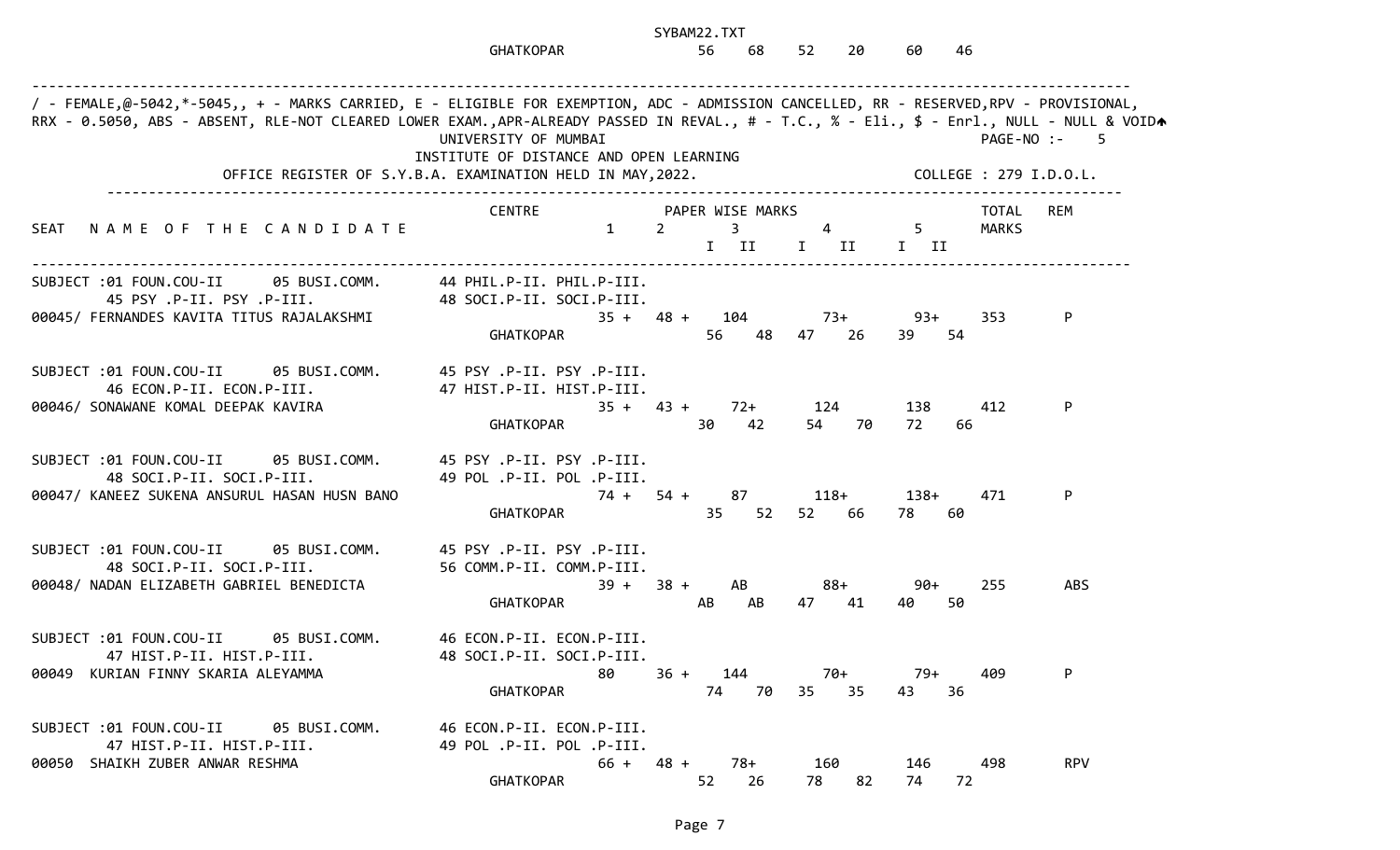| SUBJECT :01 FOUN.COU-II 05 BUSI.COMM. 46 ECON.P-II. ECON.P-III.                                                                                                                                                                                                                    |                                                                                                                               | SYBAM22.TXT                                                        |                            |                                          |                 |
|------------------------------------------------------------------------------------------------------------------------------------------------------------------------------------------------------------------------------------------------------------------------------------|-------------------------------------------------------------------------------------------------------------------------------|--------------------------------------------------------------------|----------------------------|------------------------------------------|-----------------|
| 47 HIST.P-II. HIST.P-III.<br>00051 JODH SAMEER LAXMAN KULASHRI                                                                                                                                                                                                                     | 53 GEOG.P-II. GEOG.P-III.<br>$36 + 58$<br><b>GHATKOPAR</b>                                                                    | 84 76                                                              | $160+$ $144+$ 76+<br>72 72 | 474<br>33<br>43                          | P               |
| SUBJECT :01 FOUN.COU-II 05 BUSI.COMM.<br>48 SOCI.P-II. SOCI.P-III.<br>00052 SHIVSHARAN UDDHAV GAHININATH SUNITA                                                                                                                                                                    | 46 ECON.P-II. ECON.P-III.<br>57 RDVP.P-II. RDVP.P-III.<br>60<br><b>GHATKOPAR</b>                                              | 122<br>-48<br>62<br>60                                             | 132<br>62<br>70<br>62      | 122<br>484<br>60                         | P               |
| SUBJECT :01 FOUN.COU-II 07 JOURNALISM.<br>44 PHIL.P-II. PHIL.P-III.<br>00053/ KHAN SANA BABAR NILOFAR                                                                                                                                                                              | 13 ENGL.P-II. ENGL.P-III.<br>45 PSY .P-II. PSY .P-III.<br><b>GHATKOPAR</b>                                                    | 70+<br>$41 + 49 +$<br>23<br>47                                     | 108<br>50<br>41<br>58      | 81+<br>349<br>40                         | P               |
| SUBJECT :01 FOUN.COU-II 07 JOURNALISM. 44 PHIL.P-II. PHIL.P-III.<br>45 PSY .P-II. PSY .P-III.<br>00054/ KHAN SHAISTA KHATOON MOHAMMAD FAROOQUE JAMILA KHATOON                 36                                                                                                   | 48 SOCI.P-II. SOCI.P-III.<br>GHATKOPAR                                                                                        | $44 +$<br>$92+$<br>48<br>44<br>40                                  | 96+<br>56<br>60            | $124+$<br>392<br>64                      | P               |
| SUBJECT :01 FOUN.COU-II 07 JOURNALISM. 47 HIST.P-II. HIST.P-III.<br>48 SOCI.P-II. SOCI.P-III.<br>00055 DASARI ANIL SUBHASH ANITHA                                                                                                                                                  | 49 POL .P-II. POL .P-III.<br>GHATKOPAR                                                                                        | $35 + 35 + 122$<br>54<br>68                                        | 70+<br>46 24               | 88+<br>350<br>53<br>35                   | P               |
| / - FEMALE,@-5042,*-5045,, + - MARKS CARRIED, E - ELIGIBLE FOR EXEMPTION, ADC - ADMISSION CANCELLED, RR - RESERVED,RPV - PROVISIONAL,<br>RRX - 0.5050, ABS - ABSENT, RLE-NOT CLEARED LOWER EXAM.,APR-ALREADY PASSED IN REVAL., # - T.C., % - Eli., \$ - Enrl., NULL - NULL & VOIDA | UNIVERSITY OF MUMBAI<br>INSTITUTE OF DISTANCE AND OPEN LEARNING<br>OFFICE REGISTER OF S.Y.B.A. EXAMINATION HELD IN MAY, 2022. |                                                                    |                            | COLLEGE : 279 I.D.O.L.                   | PAGE-NO :-<br>6 |
|                                                                                                                                                                                                                                                                                    | <b>CENTRE</b>                                                                                                                 | PAPER WISE MARKS                                                   |                            |                                          | <b>REM</b>      |
| SEAT<br>NAME OF THE CANDIDATE                                                                                                                                                                                                                                                      | $\mathbf{1}$                                                                                                                  | $2^{\circ}$<br>$\overline{\mathbf{3}}$<br>II<br>$\mathbf{I}$<br>Ι. | $\overline{4}$<br>II<br>I. | TOTAL<br>5 <sup>5</sup><br>MARKS<br>II — |                 |
| SUBJECT :01 FOUN.COU-II<br>07 JOURNALISM.<br>49 POL .P-II. POL .P-III.<br>00056/ SHAIKH SANA MUBEEN BISMILLAH                                                                                                                                                                      | 48 SOCI.P-II. SOCI.P-III.<br>53 GEOG.P-II. GEOG.P-III.<br>GHATKOPAR                                                           | $41 + 41 +$<br>100+<br>60<br>40                                    | 128<br>66<br>62            | 103+<br>413<br>55<br>48                  | P               |
| SUBJECT :01 FOUN.COU-II 07 JOURNALISM.<br>49 POL .P-II. POL .P-III.                                                                                                                                                                                                                | 48 SOCI.P-II. SOCI.P-III.<br>57 RDVP.P-II. RDVP.P-III.                                                                        |                                                                    |                            |                                          |                 |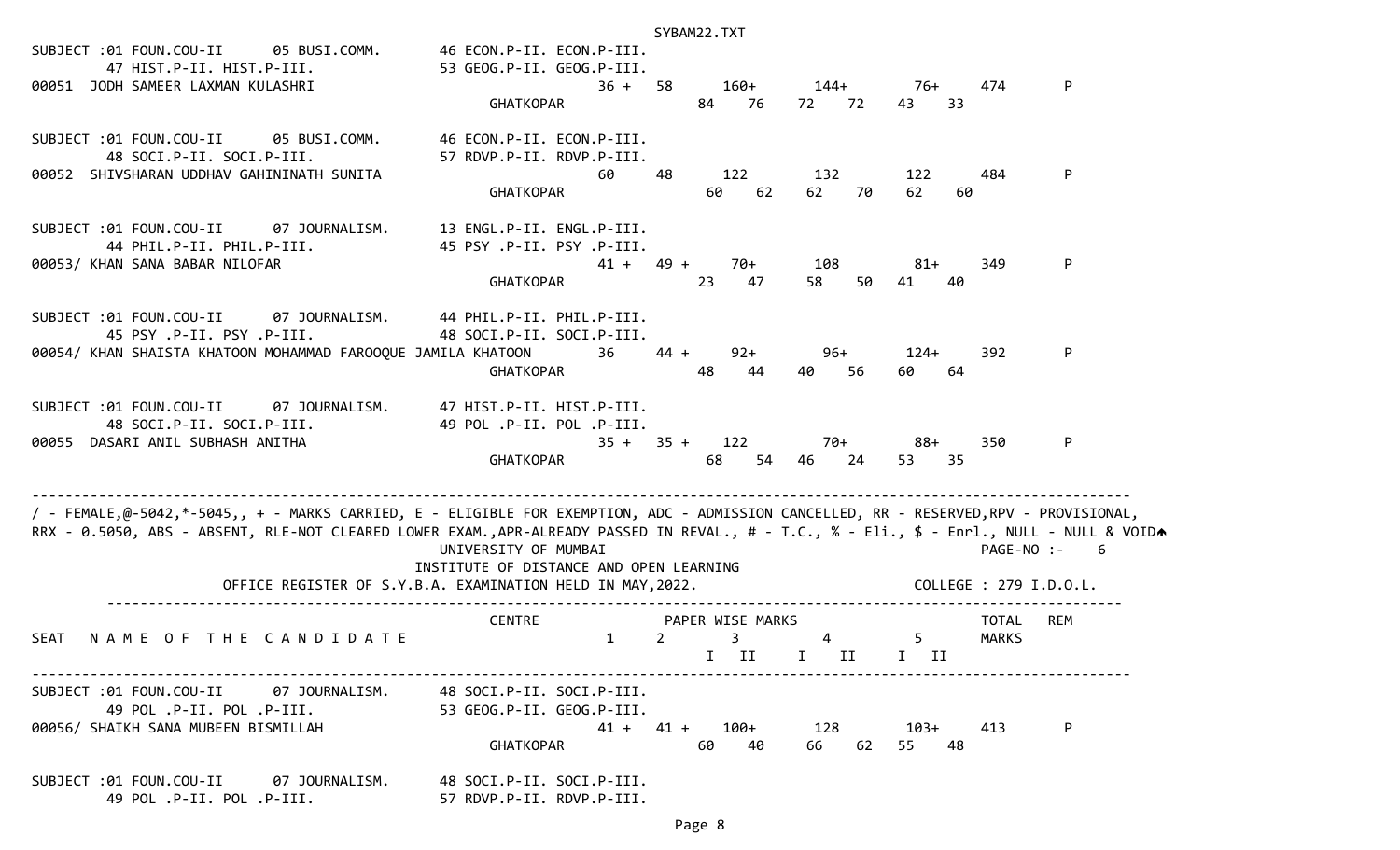|                                                                  |                            | SYBAM22.TXT                  |             |                                                                                                                                                                                                                                        |      |
|------------------------------------------------------------------|----------------------------|------------------------------|-------------|----------------------------------------------------------------------------------------------------------------------------------------------------------------------------------------------------------------------------------------|------|
| 00057 KALE PANDURANG BAPU SAKUBAI                                | 78                         | $35 + 74 + 166$ 70+          |             | 423                                                                                                                                                                                                                                    | P    |
|                                                                  | GHATKOPAR                  | 33 41                        | 86 80       | 30<br>40                                                                                                                                                                                                                               |      |
|                                                                  |                            |                              |             |                                                                                                                                                                                                                                        |      |
| SUBJECT :01 FOUN.COU-II 07 JOURNALISM. 49 POL.P-II. POL.P-III.   |                            |                              |             |                                                                                                                                                                                                                                        |      |
| 53 GEOG.P-II. GEOG.P-III.                                        | 57 RDVP.P-II. RDVP.P-III.  |                              |             |                                                                                                                                                                                                                                        |      |
| 00058 KADAM SIDDHESH SUHAS MAYA                                  | GHATKOPAR 30 40            | $35 + 35 + 70 + 70 +$        | 33 37       | 138 —<br>348<br>70.                                                                                                                                                                                                                    | P    |
|                                                                  |                            |                              |             | 68                                                                                                                                                                                                                                     |      |
| SUBJECT :01 FOUN.COU-II 08 ADVERTISING                           | 13 ENGL.P-II. ENGL.P-III.  |                              |             |                                                                                                                                                                                                                                        |      |
| 47 HIST.P-II. HIST.P-III.                                        | 48 SOCI.P-II. SOCI.P-III.  |                              |             |                                                                                                                                                                                                                                        |      |
| 00059/ PANDEY SONAL DINESH BINDU                                 |                            | 52 74 134 130                |             | 140<br>530                                                                                                                                                                                                                             | P    |
|                                                                  | <b>GHATKOPAR CHATKOPAR</b> | 64 70                        | 56<br>74    | 72<br>68                                                                                                                                                                                                                               |      |
|                                                                  |                            |                              |             |                                                                                                                                                                                                                                        |      |
| SUBJECT :01 FOUN.COU-II 08 ADVERTISING                           | 14 MARA.P-II. MARA.P-III.  |                              |             |                                                                                                                                                                                                                                        |      |
| 46 ECON.P-II. ECON.P-III.                                        | 47 HIST.P-II. HIST.P-III.  |                              |             |                                                                                                                                                                                                                                        |      |
| 00060/ SONAWANE SHEETAL BALU RUPALI                              |                            | $58 + 42 + 70$ 98+ 122+      |             | 390                                                                                                                                                                                                                                    | P    |
|                                                                  | GHATKOPAR                  |                              | 35 35 50 48 | 52<br>70 —                                                                                                                                                                                                                             |      |
| SUBJECT :01 FOUN.COU-II 08 ADVERTISING                           | 14 MARA.P-II. MARA.P-III.  |                              |             |                                                                                                                                                                                                                                        |      |
| 48 SOCI.P-II. SOCI.P-III.                                        | 49 POL .P-II. POL .P-III.  |                              |             |                                                                                                                                                                                                                                        |      |
| 00061 THAVI HARSHAD SURESH SANGEETA                              |                            | $57 + 35 + AB$ 91+           |             | 89+<br>272                                                                                                                                                                                                                             | ABS  |
|                                                                  | GHATKOPAR AB               | AB                           | 54 37       | 49<br>40                                                                                                                                                                                                                               |      |
|                                                                  |                            |                              |             |                                                                                                                                                                                                                                        |      |
| SUBJECT :01 FOUN.COU-II 08 ADVERTISING 46 ECON.P-II. ECON.P-III. |                            |                              |             |                                                                                                                                                                                                                                        |      |
| 48 SOCI.P-II. SOCI.P-III.                                        | 53 GEOG.P-II. GEOG.P-III.  |                              |             |                                                                                                                                                                                                                                        |      |
| 00062/ NAZRA KHATOON ABDUL HADI SALMA KHATOON                    | $35 + 70$                  |                              | 146 136     | 527<br>140 — 140 — 140 — 140 — 140 — 140 — 140 — 140 — 140 — 140 — 140 — 140 — 140 — 140 — 140 — 140 — 140 — 140 — 140 — 140 — 140 — 140 — 140 — 140 — 140 — 140 — 140 — 140 — 140 — 140 — 140 — 140 — 140 — 140 — 140 — 140 — 140 — 1 | P    |
|                                                                  | GHATKOPAR                  | 74 72                        | 74 62       | 72<br>68 —                                                                                                                                                                                                                             |      |
| SUBJECT :01 FOUN.COU-II 08 ADVERTISING                           | 46 ECON.P-II. ECON.P-III.  |                              |             |                                                                                                                                                                                                                                        |      |
| 49 POL .P-II. POL .P-III.                                        | 64 EDU .P-II. EDU .P-III.  |                              |             |                                                                                                                                                                                                                                        |      |
| 00063/ JADHAV ARCHANA DILIP SHOBHA                               |                            | $52 + 35 + 54F$ $142+$ $84+$ |             | 367                                                                                                                                                                                                                                    | ATKT |
|                                                                  | GHATKOPAR                  | 54 AB                        | 74 68       | 46 —<br>38                                                                                                                                                                                                                             |      |
|                                                                  |                            |                              |             |                                                                                                                                                                                                                                        |      |
| SUBJECT :01 FOUN.COU-II 05 BUSI.COMM. 14 MARA.P-II. MARA.P-III.  |                            |                              |             |                                                                                                                                                                                                                                        |      |
| 44 PHIL.P-II. PHIL.P-III.                                        | 46 ECON.P-II. ECON.P-III.  |                              |             |                                                                                                                                                                                                                                        |      |
| 00064/ GURAV ASHWINI HARICHADR ARCHANA                           | $35 + 35 +$                | 106                          | 70+         | 82<br>328                                                                                                                                                                                                                              | P    |
|                                                                  | <b>THANE</b>               | 58<br>48                     | 42<br>28    | 42<br>40                                                                                                                                                                                                                               |      |
| SUBJECT :01 FOUN.COU-II<br>05 BUSI.COMM.                         | 44 PHIL.P-II. PHIL.P-III.  |                              |             |                                                                                                                                                                                                                                        |      |
| 48 SOCI.P-II. SOCI.P-III.                                        | 49 POL .P-II. POL .P-III.  |                              |             |                                                                                                                                                                                                                                        |      |
| 00065 DEY PRIYAM PRADEEP DEY KAKALI DEY                          | $46 + 36 +$                | 70+                          | 70+         | 382<br>160                                                                                                                                                                                                                             | P    |
|                                                                  | <b>THANE</b>               | 44<br>26                     | 35 35       | 82<br>78                                                                                                                                                                                                                               |      |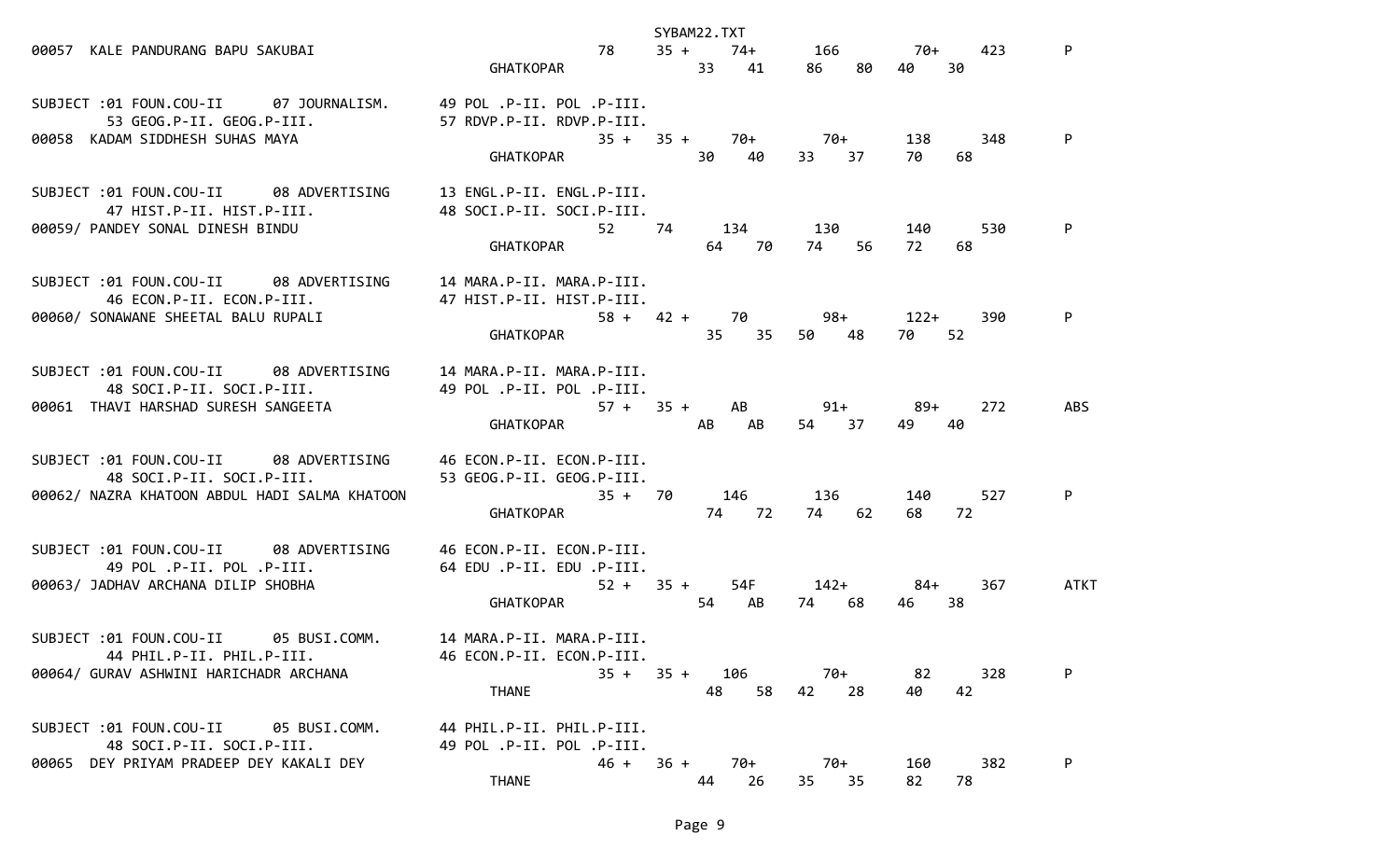|                                                                                                                                           |                                                             |              |                | SYBAM22.TXT |                  |    |                |                                                         |    |              |                        |
|-------------------------------------------------------------------------------------------------------------------------------------------|-------------------------------------------------------------|--------------|----------------|-------------|------------------|----|----------------|---------------------------------------------------------|----|--------------|------------------------|
| SUBJECT :01 FOUN.COU-II<br>05 BUSI.COMM.                                                                                                  | 45 PSY .P-II. PSY .P-III.                                   |              |                |             |                  |    |                |                                                         |    |              |                        |
| 46 ECON.P-II. ECON.P-III.                                                                                                                 | 47 HIST.P-II. HIST.P-III.                                   |              |                |             |                  |    |                |                                                         |    |              |                        |
| 00066/ RENUSE SUJATA ASHOK MANDA                                                                                                          |                                                             | 62           | $52 +$         |             | 70+              |    | 70+            | 84+                                                     |    | 338          | P                      |
|                                                                                                                                           | <b>THANE</b>                                                |              |                | 36          | 34               | 31 | -39            | 37                                                      | 47 |              |                        |
|                                                                                                                                           |                                                             |              |                |             |                  |    |                |                                                         |    |              |                        |
|                                                                                                                                           |                                                             |              |                |             |                  |    |                |                                                         |    |              |                        |
| / - FEMALE,@-5042,*-5045,, + - MARKS CARRIED, E - ELIGIBLE FOR EXEMPTION, ADC - ADMISSION CANCELLED, RR - RESERVED,RPV - PROVISIONAL,     |                                                             |              |                |             |                  |    |                |                                                         |    |              |                        |
| RRX - 0.5050, ABS - ABSENT, RLE-NOT CLEARED LOWER EXAM.,APR-ALREADY PASSED IN REVAL., # - T.C., % - Eli., \$ - Enrl., NULL - NULL & VOIDA | UNIVERSITY OF MUMBAI                                        |              |                |             |                  |    |                |                                                         |    | PAGE-NO :-   | $\overline{7}$         |
|                                                                                                                                           | INSTITUTE OF DISTANCE AND OPEN LEARNING                     |              |                |             |                  |    |                |                                                         |    |              |                        |
| OFFICE REGISTER OF S.Y.B.A. EXAMINATION HELD IN MAY, 2022.                                                                                |                                                             |              |                |             |                  |    |                |                                                         |    |              | COLLEGE : 279 I.D.O.L. |
|                                                                                                                                           |                                                             |              |                |             |                  |    |                |                                                         |    |              |                        |
|                                                                                                                                           | <b>CENTRE</b>                                               |              |                |             | PAPER WISE MARKS |    |                |                                                         |    | TOTAL        | REM                    |
| NAME OF THE CANDIDATE<br><b>SEAT</b>                                                                                                      |                                                             | $\mathbf{1}$ | $\overline{2}$ |             | $\overline{3}$   |    | $\overline{4}$ | $5 -$                                                   |    | <b>MARKS</b> |                        |
|                                                                                                                                           |                                                             |              |                |             | I II             |    | $I$ II         | $\begin{array}{ccc} & \text{I} & \text{II} \end{array}$ |    |              |                        |
| SUBJECT :01 FOUN.COU-II<br>05 BUSI.COMM.                                                                                                  | 46 ECON.P-II. ECON.P-III.                                   |              |                |             |                  |    |                |                                                         |    |              |                        |
| 47 HIST.P-II. HIST.P-III.                                                                                                                 | 49 POL .P-II. POL .P-III.                                   |              |                |             |                  |    |                |                                                         |    |              |                        |
| 00067 KADAM MAHADEO BABAN KALPANA                                                                                                         |                                                             | 44           | 40             |             | 100              |    | 92             | 92                                                      |    | 368          | P                      |
|                                                                                                                                           | <b>THANE</b>                                                |              |                | 48          | 52               |    | 52<br>40       | 48.                                                     | 44 |              |                        |
|                                                                                                                                           |                                                             |              |                |             |                  |    |                |                                                         |    |              |                        |
| SUBJECT :01 FOUN.COU-II<br>05 BUSI.COMM.                                                                                                  | 46 ECON.P-II. ECON.P-III.                                   |              |                |             |                  |    |                |                                                         |    |              |                        |
| 48 SOCI.P-II. SOCI.P-III.                                                                                                                 | 57 RDVP.P-II. RDVP.P-III.                                   |              |                |             |                  |    |                |                                                         |    |              |                        |
| 00068/ MAHADIK RUPALI RAVINDRA RAJANI                                                                                                     |                                                             | $36 + 42 +$  |                |             | 48F              |    | 70+            | 70+                                                     |    | 266          | <b>ATKT</b>            |
|                                                                                                                                           | <b>THANE</b>                                                |              |                | 20          | 28               |    | 23 47          | 35                                                      | 35 |              |                        |
|                                                                                                                                           |                                                             |              |                |             |                  |    |                |                                                         |    |              |                        |
| SUBJECT :01 FOUN.COU-II<br>05 BUSI.COMM.<br>48 SOCI.P-II. SOCI.P-III.                                                                     | 46 ECON.P-II. ECON.P-III.<br>.P-III. EDU .P-II. EDU .P-III. |              |                |             |                  |    |                |                                                         |    |              |                        |
| 00069/ VISHWAKARMA SUPRIYA MANOJ ANITA                                                                                                    |                                                             | $62 + 64 +$  |                |             | 136              |    | $114+$         | $94+$                                                   |    | 470          | P                      |
|                                                                                                                                           | <b>THANE</b>                                                |              |                | 64          | 72               |    | 50 —<br>-64    | 48                                                      | 46 |              |                        |
|                                                                                                                                           |                                                             |              |                |             |                  |    |                |                                                         |    |              |                        |
| SUBJECT :01 FOUN.COU-II<br>05 BUSI.COMM.                                                                                                  | 47 HIST.P-II. HIST.P-III.                                   |              |                |             |                  |    |                |                                                         |    |              |                        |
| 49 POL .P-II. POL .P-III.                                                                                                                 | 57 RDVP.P-II. RDVP.P-III.                                   |              |                |             |                  |    |                |                                                         |    |              |                        |
| 00070 LONDHE SAMEER SHASHIKANT SMITA                                                                                                      |                                                             | $76 + 52 +$  |                |             | 142              |    | 136+           | 136+                                                    |    | 542          | P                      |
|                                                                                                                                           | <b>THANE</b>                                                |              |                | 74          | 68               | 68 | 68             | 68                                                      | 68 |              |                        |
|                                                                                                                                           |                                                             |              |                |             |                  |    |                |                                                         |    |              |                        |
| SUBJECT :01 FOUN.COU-II 08 ADVERTISING                                                                                                    | 13 ENGL.P-II. ENGL.P-III.                                   |              |                |             |                  |    |                |                                                         |    |              |                        |
| 45 PSY .P-II. PSY .P-III.                                                                                                                 | 47 HIST.P-II. HIST.P-III.                                   |              |                |             |                  |    |                |                                                         |    | 458          |                        |
| 00071/ MAHADIK VAISHNAVI KISHOR PRITI                                                                                                     | <b>THANE</b>                                                | $74 + 68 +$  |                | 44          | 76+<br>32        | 42 | 84+<br>42      | 156<br>82                                               | 74 |              | P                      |
|                                                                                                                                           |                                                             |              |                |             |                  |    |                |                                                         |    |              |                        |
| SUBJECT :01 FOUN.COU-II 08 ADVERTISING                                                                                                    | 13 ENGL.P-II. ENGL.P-III.                                   |              |                |             |                  |    |                |                                                         |    |              |                        |
| 46 ECON.P-II. ECON.P-III.                                                                                                                 | 49 POL .P-II. POL .P-III.                                   |              |                |             |                  |    |                |                                                         |    |              |                        |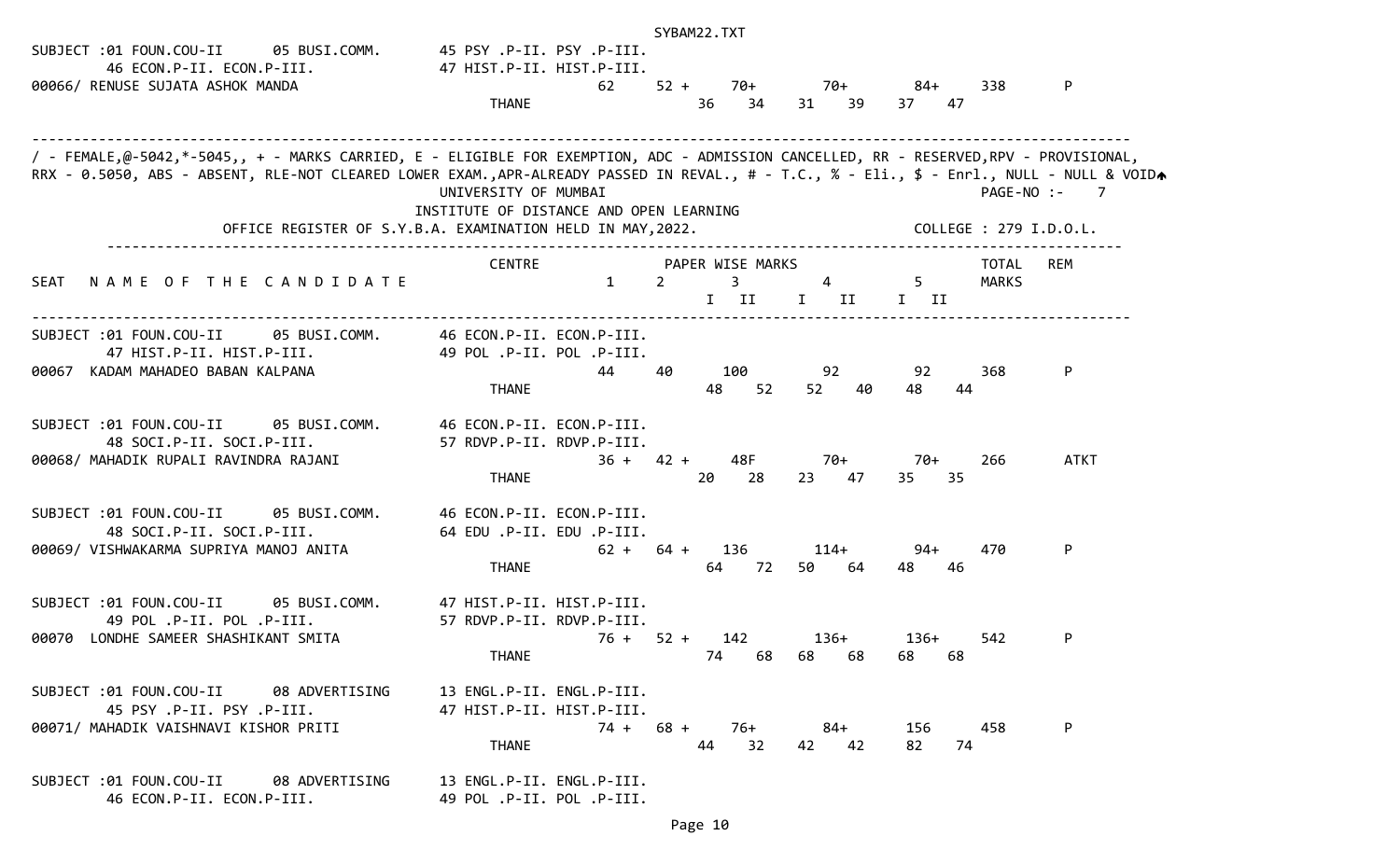| 00072/ PRUSTY SUNITA PADMALOCHAN MANJULATA                                                                                                                                                                                                                                         | <b>THANE</b>                                                           | 68 +        | SYBAM22.TXT<br>90 | 56      | $112+$<br>56                                                            | 120+<br>68   | 52 | 144+<br>80      | 534<br>64              | P          |
|------------------------------------------------------------------------------------------------------------------------------------------------------------------------------------------------------------------------------------------------------------------------------------|------------------------------------------------------------------------|-------------|-------------------|---------|-------------------------------------------------------------------------|--------------|----|-----------------|------------------------|------------|
| SUBJECT :01 FOUN.COU-II<br>08 ADVERTISING<br>48 SOCI.P-II. SOCI.P-III.<br>00073 LAGISHETTY SUNNY RAMCHANDRA REKHA                                                                                                                                                                  | 13 ENGL.P-II. ENGL.P-III.<br>49 POL .P-II. POL .P-III.<br><b>THANE</b> | 44 +        | -56               | 29      | $70+$<br>41                                                             | $92+$<br>44  | 48 | $128+$<br>68    | 390<br>60              | P          |
| SUBJECT :01 FOUN.COU-II<br>08 ADVERTISING<br>47 HIST.P-II. HIST.P-III.<br>00074/ RAIKAR SAYALI AVINASH VEDA                                                                                                                                                                        | 14 MARA.P-II. MARA.P-III.<br>49 POL .P-II. POL .P-III.<br><b>THANE</b> | 68          | 60                | 40      | $92+$<br>52                                                             | $152+$<br>60 | 92 | $152+$<br>84    | 524<br>68              | P          |
| SUBJECT :01 FOUN.COU-II<br>08 ADVERTISING<br>47 HIST.P-II. HIST.P-III.<br>00075/ GUJIRI JAYSHREE BHAGIRATHI RAJESHREE                                                                                                                                                              | 17 HIND.P-II. HIND.P-III.<br>57 RDVP.P-II. RDVP.P-III.<br><b>THANE</b> | $36 + 47 +$ |                   | 42      | $81+$<br>39                                                             | AB<br>AB     | AB | 70+<br>35       | 234<br>-35             | <b>ABS</b> |
| SUBJECT :01 FOUN.COU-II<br>08 ADVERTISING<br>45 PSY .P-II. PSY .P-III.<br>00076/ NAYAK PRIYANKA ANADHI SHANTI                                                                                                                                                                      | 44 PHIL.P-II. PHIL.P-III.<br>49 POL .P-II. POL .P-III.<br><b>THANE</b> | 76          | $48 +$            | 72      | $132+$<br>60                                                            | $92+$<br>44  | 48 | $156+$<br>84 72 | 504                    | P          |
| SUBJECT :01 FOUN.COU-II<br>08 ADVERTISING<br>47 HIST.P-II. HIST.P-III.<br>00077 KADAM ARVIND SUBHASH KALAVATI                                                                                                                                                                      | 45 PSY .P-II. PSY .P-III.<br>53 GEOG.P-II. GEOG.P-III.<br><b>THANE</b> | $64 + 48 +$ |                   | 46      | $82+$<br>36                                                             | 74<br>52 22  |    | 74+<br>38       | 342<br>36              | P          |
| / - FEMALE,@-5042,*-5045,, + - MARKS CARRIED, E - ELIGIBLE FOR EXEMPTION, ADC - ADMISSION CANCELLED, RR - RESERVED,RPV - PROVISIONAL,<br>RRX - 0.5050, ABS - ABSENT, RLE-NOT CLEARED LOWER EXAM.,APR-ALREADY PASSED IN REVAL., # - T.C., % - Eli., \$ - Enrl., NULL - NULL & VOIDA | UNIVERSITY OF MUMBAI<br>INSTITUTE OF DISTANCE AND OPEN LEARNING        |             |                   |         |                                                                         |              |    |                 | PAGE-NO :-             | 8          |
| OFFICE REGISTER OF S.Y.B.A. EXAMINATION HELD IN MAY, 2022.                                                                                                                                                                                                                         |                                                                        |             |                   |         |                                                                         |              |    |                 | COLLEGE : 279 I.D.O.L. |            |
| SEAT NAME OF THE CANDIDATE                                                                                                                                                                                                                                                         | <b>CENTRE</b>                                                          |             |                   |         | PAPER WISE MARKS<br>$1 \quad 2 \quad 3 \quad 4 \quad 5$<br>I II I II II |              |    |                 | MARKS                  | TOTAL REM  |
| SUBJECT :01 FOUN.COU-II 08 ADVERTISING 45 PSY.P-II. PSY.P-III.<br>48 SOCI.P-II. SOCI.P-III. 49 POL .P-II. POL .P-III.<br>00078/ BHAGAT MADHURI MADHUKAR MALTI                                                                                                                      | <b>THANE</b>                                                           |             |                   | Page 11 | $35 + 36 + 116$ 70+ 79+<br>48 68 32 38                                  |              |    | 39              | 336<br>40              | P          |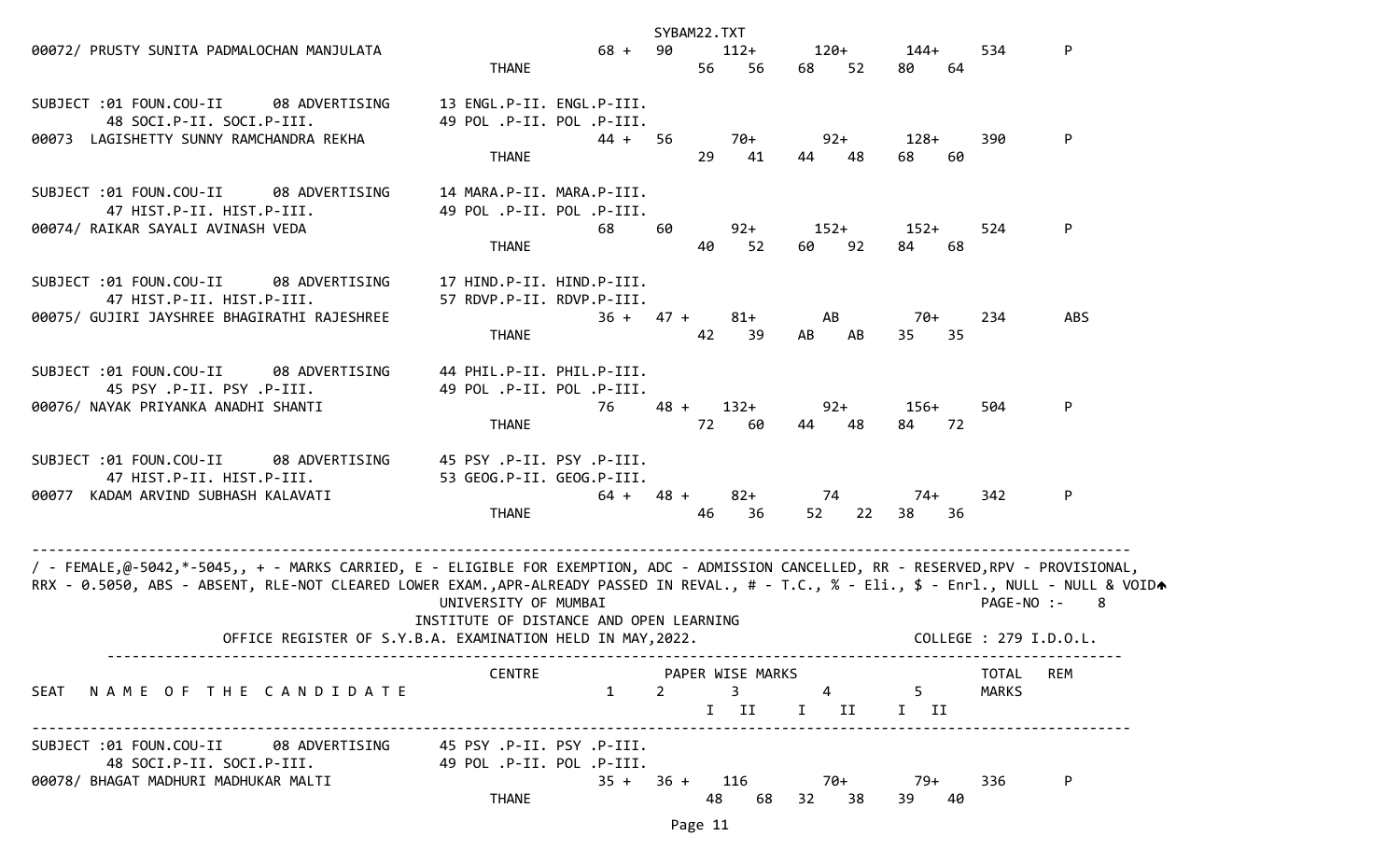| SUBJECT:01 FOUN.COU-II 08 ADVERTISING 46 ECON.P-II. ECON.P-III.<br>48 SOCI.P-II. SOCI.P-III. 49 POL.P-II. POL.P-III.<br>00079/ KAVE DEEPALI SHANTARAM PUSHPALATA                       | THANE                                                               | $35 + 50$ $72 + 128$<br>34 38 70      | 58                 | 96+<br>381<br>50 —<br>46  | P          |
|----------------------------------------------------------------------------------------------------------------------------------------------------------------------------------------|---------------------------------------------------------------------|---------------------------------------|--------------------|---------------------------|------------|
| SUBJECT :01 FOUN.COU-II 80 HEALTH.PSY. 17 HIND.P-II. HIND.P-III.<br>.45 PSY .P-II. PSY .P-III.                        49 POL .P-II. POL .P-III.<br>00080/ DESAI SUCHITA VILAS VAISHALI | <b>THANE</b>                                                        | $47 + 35 + 90 + 70 + 144$<br>42<br>48 | 36 34              | 386<br>78 —<br>66         |            |
| SUBJECT :01 FOUN.COU-II 08 ADVERTISING<br>47 HIST.P-II. HIST.P-III.<br>00081/ VISHWAKARMA SADHANA AMREJ ESRAVATI                                                                       | 46 ECON.P-II. ECON.P-III.<br>48 SOCI.P-II. SOCI.P-III.<br>BHIWANDI. | $35 + 38 + 76$ 71+ 74+                | 50 26 35 36        | 294<br>43 31              | P          |
| SUBJECT :01 FOUN.COU-II 05 BUSI.COMM. 17 HIND.P-II. HIND.P-III.<br>45 PSY .P-II. PSY .P-III.<br>00082 KAMAT AMEY GOVIND SHAMAL                                                         | 56 COMM.P-II. COMM.P-III.<br>KALYAN.                                | 74 76 138 108<br>62 76                | 40 68              | 170<br>566<br>80<br>90    | P          |
| SUBJECT :01 FOUN.COU-II 05 BUSI.COMM. 17 HIND.P-II. HIND.P-III.<br>00083 CHANDWANI LALIT SURESHLAL NEETU                                                                               | KALYAN.                                                             | $44 + 36 + 90 + 70 +$<br>46<br>44     | 35 35              | 178 —<br>418<br>92<br>86  | P          |
| SUBJECT :01 FOUN.COU-II 05 BUSI.COMM. 46 ECON.P-II. ECON.P-III.<br>48 SOCI.P-II. SOCI.P-III.<br>00084/ PAUDWAL ANITA ULHAS UJWALA                                                      | 56 COMM.P-II. COMM.P-III.<br>KALYAN. 26 AB                          | 35 + 35 + 26F 74E                     | 30 44              | 70+<br>240<br>27 43       | ATKT       |
| SUBJECT :01 FOUN.COU-II 07 JOURNALISM. 14 MARA.P-II. MARA.P-III.<br>44 PHIL.P-II. PHIL.P-III. 49 POL.P-II. POL.P-III.<br>00085/ PARDESHI MADHURI PANDIT MANDA                          | KALYAN.                                                             | $40 + 38 +$<br>37<br>40               | 77+ 70<br>39<br>31 | 128 —<br>-353<br>74<br>54 | <b>RPV</b> |
| SUBJECT :01 FOUN.COU-II 07 JOURNALISM.<br>46 ECON.P-II. ECON.P-III.<br>00086 TUNGARE PRASAD DILIP UJJVALA                                                                              | 14 MARA.P-II. MARA.P-III.<br>47 HIST.P-II. HIST.P-III.<br>KALYAN.   | $38 + 52 + 101 + 126$<br>51<br>50     | 52 74              | 388<br>71+<br>35<br>36    | P          |
| SUBJECT :01 FOUN.COU-II<br>07 JOURNALISM.                                                                                                                                              | 14 MARA.P-II. MARA.P-III.                                           |                                       |                    |                           |            |

47 HIST.P-II. HIST.P-III. 49 POL .P-II. POL .P-III.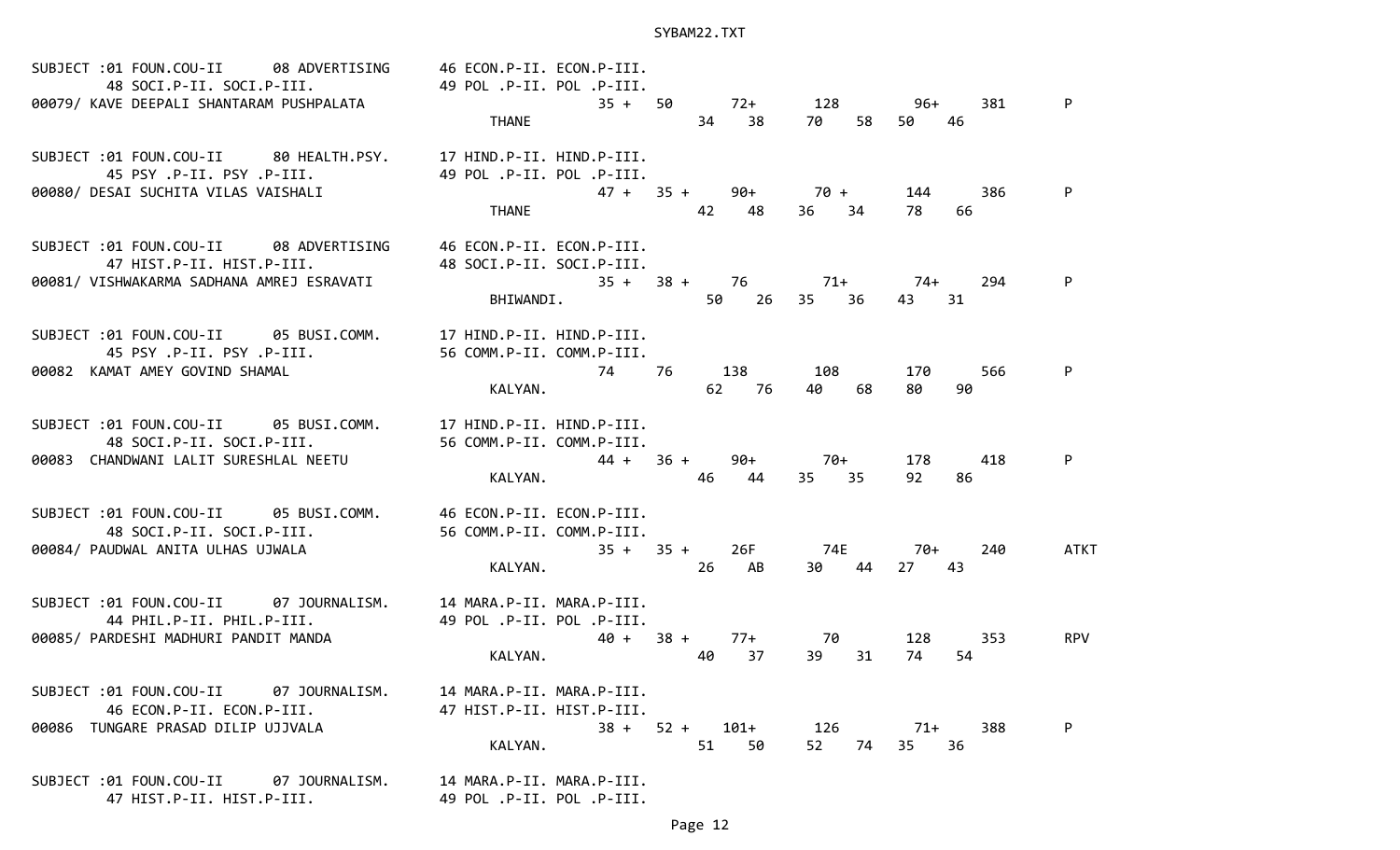|                                                                                                                                                                                                                                                                                    |                                                                             | SYBAM22.TXT                                                |                               |                                |                        |  |
|------------------------------------------------------------------------------------------------------------------------------------------------------------------------------------------------------------------------------------------------------------------------------------|-----------------------------------------------------------------------------|------------------------------------------------------------|-------------------------------|--------------------------------|------------------------|--|
| 00087 SHINDE SUMEDH BHARAT SANGEETA                                                                                                                                                                                                                                                | KALYAN.                                                                     | $56 + 42 +$<br>34                                          | 78+<br>142<br>44<br>72<br>70  | $72+$<br>32 <sub>2</sub><br>40 | P<br>390               |  |
| SUBJECT :01 FOUN.COU-II 07 JOURNALISM.<br>46 ECON.P-II. ECON.P-III.<br>00088 AHIRE NISHANT SHARAD CHHAYA                                                                                                                                                                           | 45 PSY .P-II. PSY .P-III.<br>47 HIST.P-II. HIST.P-III.<br>$35 +$<br>KALYAN. | $35 +$<br>AB                                               | AB<br>120+<br>AB<br>64<br>-56 | 70+<br>42<br>28                | 260<br>ABS             |  |
| / - FEMALE,@-5042,*-5045,, + - MARKS CARRIED, E - ELIGIBLE FOR EXEMPTION, ADC - ADMISSION CANCELLED, RR - RESERVED,RPV - PROVISIONAL,<br>RRX - 0.5050, ABS - ABSENT, RLE-NOT CLEARED LOWER EXAM.,APR-ALREADY PASSED IN REVAL., # - T.C., % - Eli., \$ - Enrl., NULL - NULL & VOIDA | UNIVERSITY OF MUMBAI<br>INSTITUTE OF DISTANCE AND OPEN LEARNING             |                                                            |                               |                                | PAGE-NO :-<br>-9       |  |
|                                                                                                                                                                                                                                                                                    | OFFICE REGISTER OF S.Y.B.A. EXAMINATION HELD IN MAY, 2022.                  |                                                            |                               |                                | COLLEGE : 279 I.D.O.L. |  |
| NAME OF THE CANDIDATE<br>SEAT                                                                                                                                                                                                                                                      | <b>CENTRE</b><br>1                                                          | PAPER WISE MARKS<br>$\mathbf{3}$<br>$\overline{2}$<br>I II | $\overline{4}$<br>$I$ II      | $5 -$<br>$I$ II                | REM<br>TOTAL<br>MARKS  |  |
| 08 ADVERTISING<br>SUBJECT :01 FOUN.COU-II<br>46 ECON.P-II. ECON.P-III.<br>00089/ GHARPURE KETAKI DEEPAK MANISHA                                                                                                                                                                    | 45 PSY .P-II. PSY .P-III.<br>49 POL .P-II. POL .P-III.<br>KALYAN.           | $52 + 44 +$<br>128<br>58                                   | $116+$<br>70<br>56<br>60      | $112+$<br>72<br>40             | 452<br>P               |  |
| SUBJECT :01 FOUN.COU-II<br>08 ADVERTISING<br>47 HIST.P-II. HIST.P-III.<br>00090/ SHELAR DEEPIKA DILIP SUNITA                                                                                                                                                                       | 45 PSY .P-II. PSY .P-III.<br>53 GEOG.P-II. GEOG.P-III.<br>KALYAN.           | 92<br>$39 + 35 +$<br>36                                    | 70+<br>56<br>44<br>26         | 80+<br>44<br>36                | 316<br>P               |  |
| SUBJECT :01 FOUN.COU-II<br>08 ADVERTISING<br>48 SOCI.P-II. SOCI.P-III.<br>00091 JADHAV ASHISH ASHOK JYOTSNA                                                                                                                                                                        | 47 HIST.P-II. HIST.P-III.<br>49 POL .P-II. POL .P-III.<br>$36 +$<br>KALYAN. | $35 +$<br>40                                               | 136<br>70+<br>30<br>70<br>66  | 73+<br>38<br>35                | 350<br>P               |  |
| SUBJECT :01 FOUN.COU-II<br>05 BUSI.COMM.<br>44 PHIL.P-II. PHIL.P-III.<br>00092/ PAWAR DEVYANI BHUSHAN YOGINI                                                                                                                                                                       | 13 ENGL.P-II. ENGL.P-III.<br>45 PSY .P-II. PSY .P-III.<br>62<br>BORIVALI.   | 108<br>76<br>46                                            | 106<br>62<br>46<br>60         | 116<br>50<br>66                | P<br>468               |  |
| 05 BUSI.COMM.<br>SUBJECT :01 FOUN.COU-II<br>45 PSY .P-II. PSY .P-III.<br>00093/ GUPTA CHANCHAL DHARMDEV SHANTI                                                                                                                                                                     | 17 HIND.P-II. HIND.P-III.<br>46 ECON.P-II. ECON.P-III.<br>76<br>BORIVALI.   | $56 +$<br>160+<br>76                                       | 100+<br>84<br>52<br>48        | 120+<br>60 —<br>60             | 512<br>P               |  |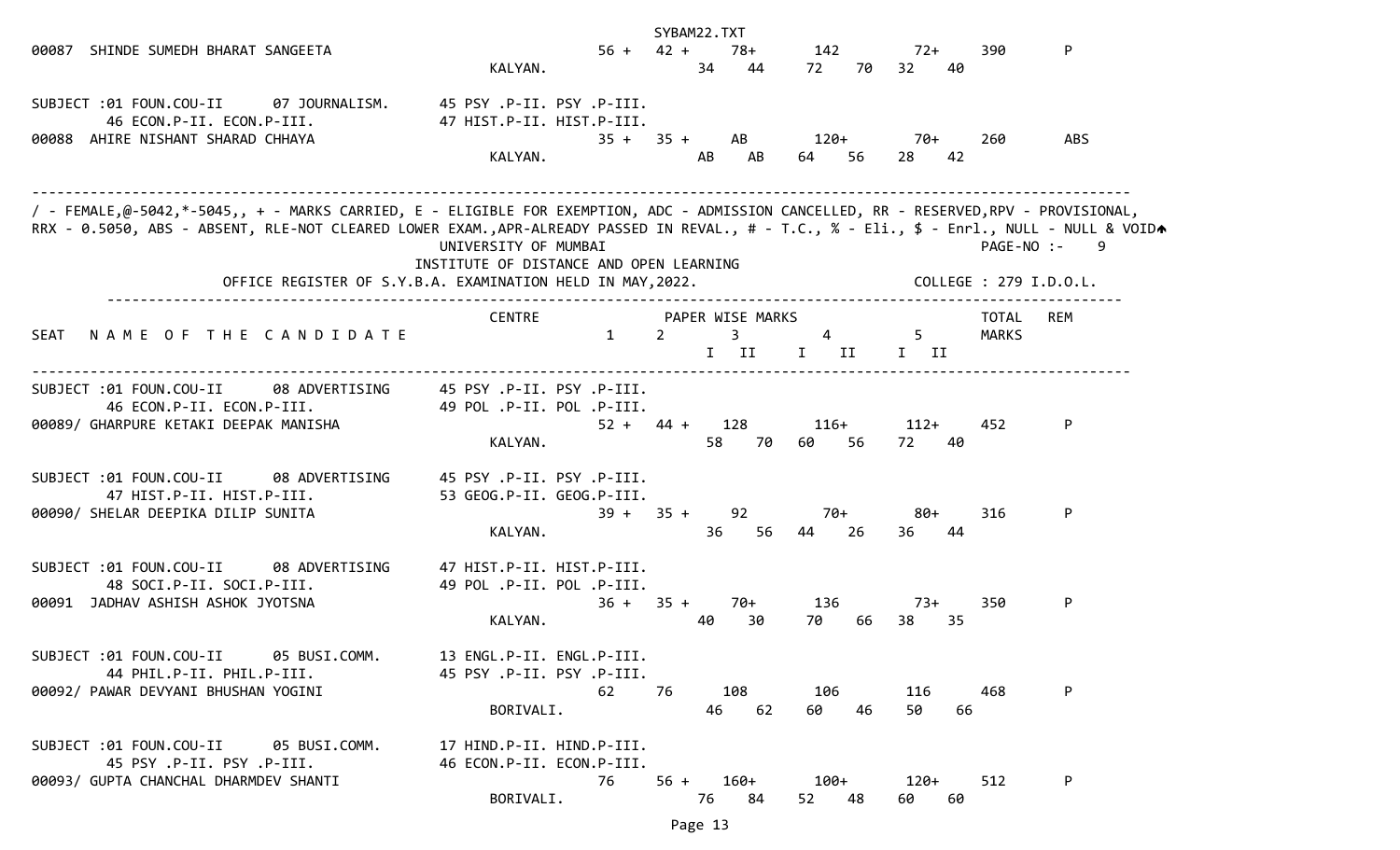| SUBJECT :01 FOUN.COU-II<br>08 ADVERTISING<br>56 COMM.P-II. COMM.P-III.<br>00094/ SHIVALKAR MANSI SUBHASH MANGAL                                                                                                                                                                    | 14 MARA.P-II. MARA.P-III.<br>57 RDVP.P-II. RDVP.P-III.<br>BORIVALI.       | $35 + 47 +$<br>85+<br>50<br>35                                                      | 110<br>50<br>60          | 130<br>407<br>62<br>68                 | P             |
|------------------------------------------------------------------------------------------------------------------------------------------------------------------------------------------------------------------------------------------------------------------------------------|---------------------------------------------------------------------------|-------------------------------------------------------------------------------------|--------------------------|----------------------------------------|---------------|
| SUBJECT :01 FOUN.COU-II<br>08 ADVERTISING<br>45 PSY .P-II. PSY .P-III.<br>00095/ RODRICKS BERNICE OSCAR CAROLINE                                                                                                                                                                   | 44 PHIL.P-II. PHIL.P-III.<br>48 SOCI.P-II. SOCI.P-III.<br>82<br>BORIVALI. | $72 +$<br>$116+$<br>44<br>72                                                        | 122<br>60<br>62          | $112+$<br>504<br>60<br>52              | P             |
| SUBJECT :01 FOUN.COU-II<br>08 ADVERTISING<br>46 ECON.P-II. ECON.P-III.<br>00096/ SHAH SIDDHI DILIP BHANU                                                                                                                                                                           | 45 PSY .P-II. PSY .P-III.<br>48 SOCI.P-II. SOCI.P-III.<br>58<br>BORIVALI. | 52<br>85<br>50<br>35                                                                | 150<br>66<br>84          | 485<br>140<br>70<br>70                 | P             |
| SUBJECT :01 FOUN.COU-II<br>07 JOURNALISM.<br>49 POL .P-II. POL .P-III.<br>00097/ AMBOLKAR MRUNALI HARIKISAN ANITA                                                                                                                                                                  | 48 SOCI.P-II. SOCI.P-III.<br>57 RDVP.P-II. RDVP.P-III.<br>54<br>RATNAGIRI | 100<br>40<br>50<br>50                                                               | 112<br>58<br>54          | 114<br>420<br>54<br>60                 | P             |
| SUBJECT :01 FOUN.COU-II<br>08 ADVERTISING<br>17 HIND.P-II. HIND.P-III.<br>00098/ LINGAYAT CHHAYA MILIND VIJAYALAXMI                                                                                                                                                                | 14 MARA.P-II. MARA.P-III.<br>48 SOCI.P-II. SOCI.P-III.<br>82<br>RATNAGIRI | $36 +$<br>$152+$<br>72<br>-80                                                       | $188+$<br>100 88         | $108+$<br>566<br>40<br>68              | P             |
| SUBJECT :01 FOUN.COU-II<br>05 BUSI.COMM.<br>45 PSY .P-II. PSY .P-III.<br>00099/ KAMDIN BERNADINE JOHN SAIRA                                                                                                                                                                        | 13 ENGL.P-II. ENGL.P-III.<br>47 HIST.P-II. HIST.P-III.<br>78<br>VASAI     | 64<br>$156+$<br>72<br>84                                                            | $124+$<br>56 68          | $172+$<br>594<br>84<br>88              | P             |
| / - FEMALE,@-5042,*-5045,, + - MARKS CARRIED, E - ELIGIBLE FOR EXEMPTION, ADC - ADMISSION CANCELLED, RR - RESERVED,RPV - PROVISIONAL,<br>RRX - 0.5050, ABS - ABSENT, RLE-NOT CLEARED LOWER EXAM.,APR-ALREADY PASSED IN REVAL., # - T.C., % - Eli., \$ - Enrl., NULL - NULL & VOIDA | UNIVERSITY OF MUMBAI<br>INSTITUTE OF DISTANCE AND OPEN LEARNING           |                                                                                     |                          |                                        | PAGE-NO :- 10 |
|                                                                                                                                                                                                                                                                                    | OFFICE REGISTER OF S.Y.B.A. EXAMINATION HELD IN MAY, 2022.                |                                                                                     |                          | COLLEGE : 279 I.D.O.L.                 |               |
| NAME OF THE CANDIDATE<br>SEAT                                                                                                                                                                                                                                                      | <b>CENTRE</b><br>1                                                        | PAPER WISE MARKS<br>$\mathbf{3}$<br>$\overline{2}$<br>$\mathbf{I}$<br>$\mathbf{II}$ | $\overline{4}$<br>$I$ II | TOTAL<br>$5 -$<br><b>MARKS</b><br>I II | <b>REM</b>    |
| SUBJECT :01 FOUN.COU-II 05 BUSI.COMM. 13 ENGL.P-II. ENGL.P-III.                                                                                                                                                                                                                    |                                                                           |                                                                                     |                          |                                        |               |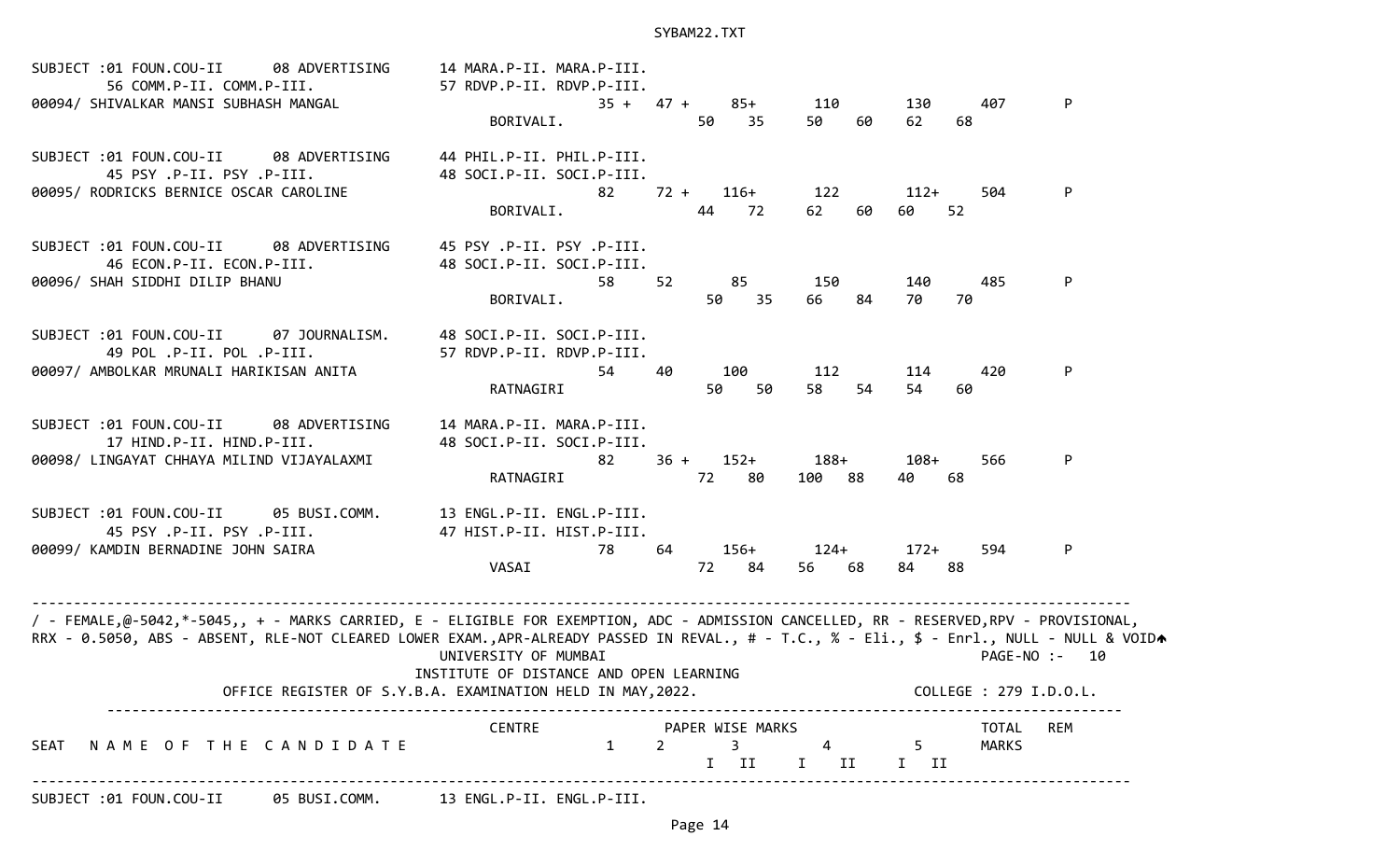|                                                                                                                                      |                                                                                | SYBAM22.TXT                     |                      |                                           |      |
|--------------------------------------------------------------------------------------------------------------------------------------|--------------------------------------------------------------------------------|---------------------------------|----------------------|-------------------------------------------|------|
| 45 PSY .P-II. PSY .P-III.                         48 SOCI.P-II. SOCI.P-III.<br>00100/ JEBARANI MUTHAIYA PARKKIYAM                    | VASAI                                                                          | 41 50                           | 64 42                | 45 + 56 + 91 + 106 126 424<br>64 —<br>-62 | P    |
| SUBJECT :01 FOUN.COU-II 05 BUSI.COMM. 17 HIND.P-II. HIND.P-III.<br>46 ECON.P-II. ECON.P-III.<br>00101/ SOLANKI JAGRUTI RAJU JAYSHREE | 47 HIST.P-II. HIST.P-III.<br>52 42<br>VASAI                                    | 72+<br>24<br>48                 | 72+<br>48<br>-24     | 94+<br>332<br>30<br>64                    |      |
| SUBJECT :01 FOUN.COU-II 05 BUSI.COMM.<br>47 HIST.P-II. HIST.P-III.<br>00102 JADHAV SURENDRA SANJAY MALAVIKA                          | 45 PSY .P-II. PSY .P-III.<br>53 GEOG.P-II. GEOG.P-III.<br>VASAI                | $35 + 35 +$<br>50 AB            | 50F 70+ 83+<br>25 45 | 273<br>35<br>48                           | ATKT |
| SUBJECT :01 FOUN.COU-II 05 BUSI.COMM.<br>48 SOCI.P-II. SOCI.P-III.<br>00103/ BRITTO GLENDA HAROLD SANDRA                             | 45 PSY .P-II. PSY .P-III.<br>57 RDVP.P-II. RDVP.P-III.<br>76 —<br>VASAI        | 86<br>70.<br>48<br>38           | $70+$<br>34 36       | 140 —<br>442<br>72<br>68                  | P    |
| SUBJECT :01 FOUN.COU-II 05 BUSI.COMM.<br>49 POL .P-II. POL .P-III.<br>00104 NEVE SACHIN SUNIL REKHA                                  | 48 SOCI.P-II. SOCI.P-III.<br>57 RDVP.P-II. RDVP.P-III.<br>VASAI                | $35 + 35 + 106$ 114<br>52<br>54 | 38 76                | 132<br>422<br>70.<br>62                   |      |
| SUBJECT :01 FOUN.COU-II 05 BUSI.COMM.<br>56 COMM.P-II. COMM.P-III.<br>00105/ SAWANT SHILPA BABAN ARCHANA                             | 49 POL .P-II. POL .P-III.<br>57 RDVP.P-II. RDVP.P-III.<br>$40 + 45 +$<br>VASAI | 48<br>44                        | $92+ 77+$<br>32 45   | 130 -<br>384<br>62<br>68                  | P    |
| SUBJECT :01 FOUN.COU-II 07 JOURNALISM.<br>47 HIST.P-II. HIST.P-III.<br>00106 PATEL CHIRAG NARESH PARVATI                             | 13 ENGL.P-II. ENGL.P-III.<br>57 RDVP.P-II. RDVP.P-III.<br>VASAI                | $44 + 48 +$<br>96<br>56<br>40   | 70+<br>25 45         | 78+<br>336<br>42<br>36                    | P    |
| SUBJECT : 01 FOUN.COU-II 07 JOURNALISM.<br>48 SOCI.P-II. SOCI.P-III.<br>00107 VISHWAKARMA ATUL CHAMPALAL JAMNABAI                    | 17 HIND.P-II. HIND.P-III.<br>57 RDVP.P-II. RDVP.P-III.<br>VASAI                | 107+<br>$46 + 45 +$<br>53<br>54 | $85+$<br>42 43       | 104<br>387<br>52<br>52                    | P    |
| SUBJECT : 01 FOUN.COU-II 07 JOURNALISM.<br>48 SOCI.P-II. SOCI.P-III.<br>00108 DCOSTA HENDRI ROZARIO GRACY                            | 47 HIST.P-II. HIST.P-III.<br>64 EDU .P-II. EDU .P-III.<br>$36 + 35 +$<br>VASAI | 70+<br>37<br>33                 | 130<br>64<br>66      | 98<br>369<br>48<br>50                     | P    |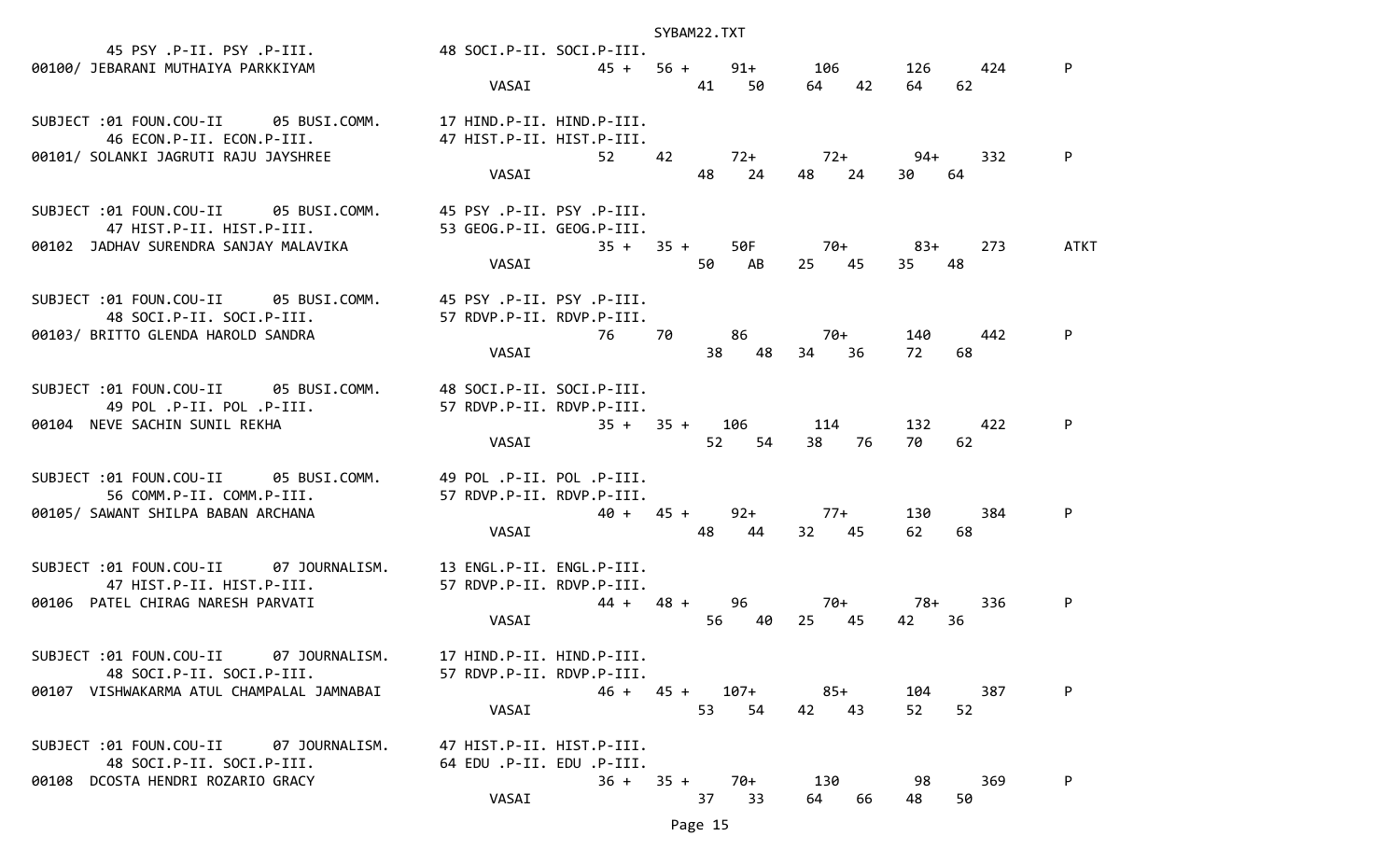| SUBJECT :01 FOUN.COU-II<br>08 ADVERTISING<br>45 PSY .P-II. PSY .P-III.                                                                                                                                                                                                             | 13 ENGL.P-II. ENGL.P-III.<br>48 SOCI.P-II. SOCI.P-III.          |              |                |                               |                    |                       |                        |               |
|------------------------------------------------------------------------------------------------------------------------------------------------------------------------------------------------------------------------------------------------------------------------------------|-----------------------------------------------------------------|--------------|----------------|-------------------------------|--------------------|-----------------------|------------------------|---------------|
| 00109 DIAS JESHURUN WILLIAM SWARUPARANI                                                                                                                                                                                                                                            |                                                                 | 78           | 72             | 150                           | 108+               | $154+$                | 562                    | P             |
|                                                                                                                                                                                                                                                                                    | VASAI                                                           |              |                | 76<br>74                      | 54<br>54           | 66<br>88              |                        |               |
| 00110/ PADMASHALI RACHNA GANGADHAR SUNITA                                                                                                                                                                                                                                          |                                                                 | 78           | 80             | 136                           | 120                | 144                   | 558                    | P             |
|                                                                                                                                                                                                                                                                                    | VASAI                                                           |              |                | 68<br>68                      | 56<br>64           | 72<br>72              |                        |               |
| / - FEMALE,@-5042,*-5045,, + - MARKS CARRIED, E - ELIGIBLE FOR EXEMPTION, ADC - ADMISSION CANCELLED, RR - RESERVED,RPV - PROVISIONAL,<br>RRX - 0.5050, ABS - ABSENT, RLE-NOT CLEARED LOWER EXAM.,APR-ALREADY PASSED IN REVAL., # - T.C., % - Eli., \$ - Enrl., NULL - NULL & VOIDA | UNIVERSITY OF MUMBAI<br>INSTITUTE OF DISTANCE AND OPEN LEARNING |              |                |                               |                    |                       |                        | PAGE-NO :- 11 |
| OFFICE REGISTER OF S.Y.B.A. EXAMINATION HELD IN MAY, 2022.                                                                                                                                                                                                                         |                                                                 |              |                |                               |                    |                       | COLLEGE : 279 I.D.O.L. |               |
| NAME OF THE CANDIDATE<br>SEAT                                                                                                                                                                                                                                                      | <b>CENTRE</b>                                                   | $\mathbf{1}$ | $\overline{2}$ | PAPER WISE MARKS<br>3<br>I II | 4<br>I II          | $5^{\circ}$<br>$I$ II | TOTAL<br><b>MARKS</b>  | <b>REM</b>    |
| SUBJECT :01 FOUN.COU-II<br>08 ADVERTISING<br>49 POL .P-II. POL .P-III.<br>00111/ DEVI LIPIKA JITEN CH SARMA JINU DEVI                                                                                                                                                              | 45 PSY .P-II. PSY .P-III.<br>53 GEOG.P-II. GEOG.P-III.<br>VASAI | $35 +$       | $37 +$         | AB<br>AB<br>AB                | $82+$<br>47<br>35  | 70+<br>24<br>46       | 224                    | <b>ABS</b>    |
| SUBJECT :01 FOUN.COU-II<br>08 ADVERTISING<br>47 HIST.P-II. HIST.P-III.<br>00112/ MALI DEEPIKA RAMLAL DAKUDEVI                                                                                                                                                                      | 46 ECON.P-II. ECON.P-III.<br>48 SOCI.P-II. SOCI.P-III.<br>VASAI | $35 + 35 +$  |                | 60F<br>22<br>38               | 77+<br>37<br>40    | 70+<br>35<br>35       | 277                    | <b>ATKT</b>   |
| SUBJECT :01 FOUN.COU-II<br>08 ADVERTISING<br>48 SOCI.P-II. SOCI.P-III.<br>00113/ MAYEKAR SANGHINI SANTOSH SHASHIKALA                                                                                                                                                               | 47 HIST.P-II. HIST.P-III.<br>64 EDU .P-II. EDU .P-III.<br>VASAI | 68           | 40 +           | $172+$<br>88<br>84            | $140+$<br>76<br>64 | $116+$<br>60<br>56    | 536                    | P             |
| SUBJECT :01 FOUN.COU-II<br>08 ADVERTISING<br>56 COMM.P-II. COMM.P-III.<br>00114 HUSSAIN MURTAZA ISMAIL FARIDA                                                                                                                                                                      | 47 HIST.P-II. HIST.P-III.<br>57 RDVP.P-II. RDVP.P-III.<br>VASAI | 84           | 76             | 148<br>88<br>60               | 154<br>78<br>76    | 152<br>78<br>74       | 614                    | P             |
| SUBJECT :01 FOUN.COU-II<br>05 BUSI.COMM.<br>47 HIST.P-II. HIST.P-III.                                                                                                                                                                                                              | 13 ENGL.P-II. ENGL.P-III.<br>64 EDU .P-II. EDU .P-III.          |              |                |                               |                    |                       |                        |               |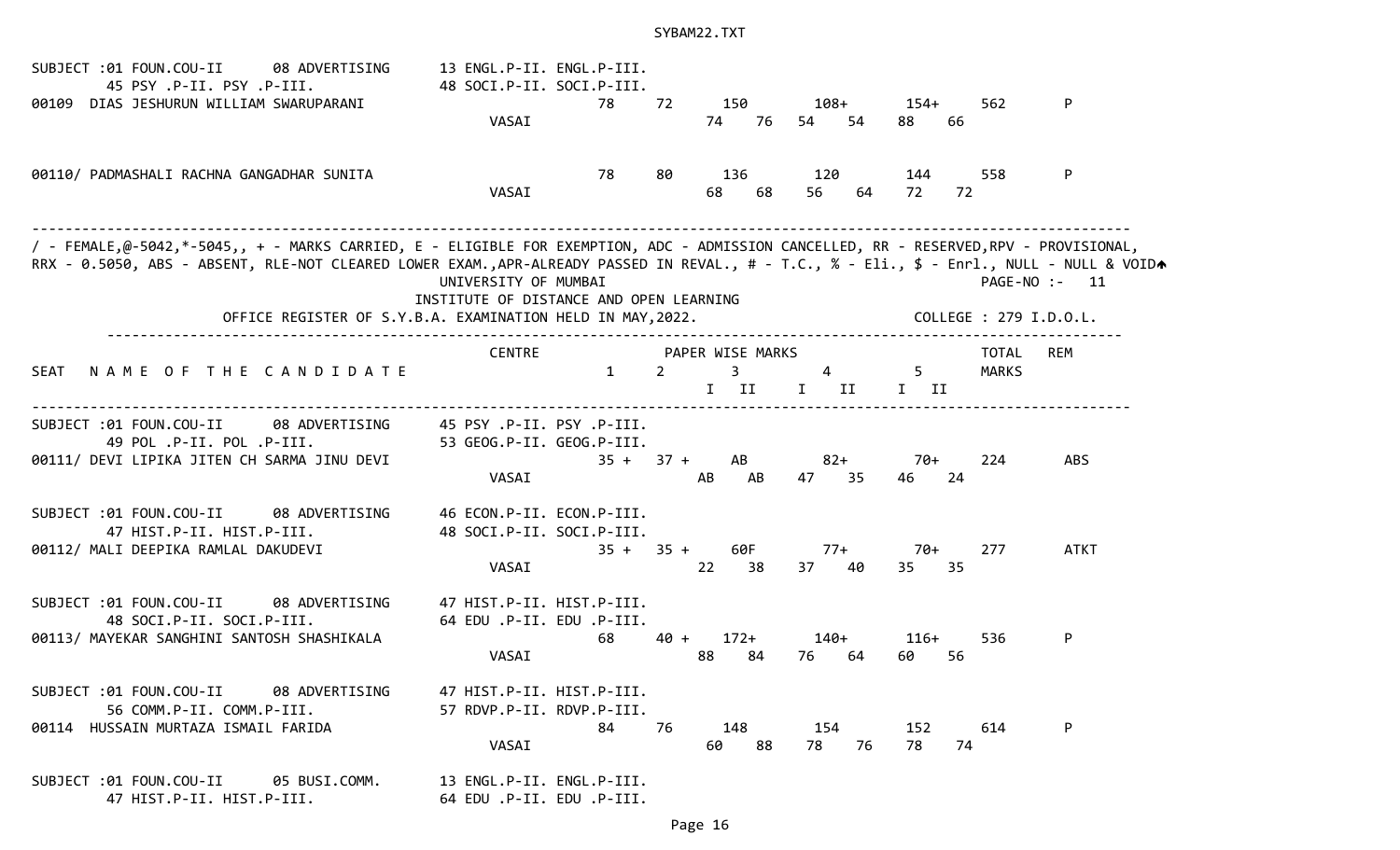|                                                                                                                                           |                                         |                       | SYBAM22.TXT |       |                  |              |       |                             |    |                              |            |
|-------------------------------------------------------------------------------------------------------------------------------------------|-----------------------------------------|-----------------------|-------------|-------|------------------|--------------|-------|-----------------------------|----|------------------------------|------------|
| 00115/ ANCY PREMA BARNABAS ANTHONYAMMAL                                                                                                   | 78 64 100 128 72+ 442                   |                       |             |       |                  |              |       |                             |    |                              | P          |
|                                                                                                                                           | NAVI MUM.                               |                       |             |       | 46 54            |              |       | 68 60 32 40                 |    |                              |            |
| SUBJECT :01 FOUN.COU-II 05 BUSI.COMM. 45 PSY .P-II. PSY .P-III.                                                                           |                                         |                       |             |       |                  |              |       |                             |    |                              |            |
|                                                                                                                                           |                                         |                       |             |       |                  |              |       |                             |    |                              |            |
| 00116 BANSODE SANDESH SANJAY ALKA                                                                                                         |                                         |                       |             |       |                  |              |       | 84 35 + 70 + 70 + 70 + 71 + |    | 330                          | P          |
|                                                                                                                                           | NAVI MUM. 34 36                         |                       |             |       |                  | 24 46        |       | 32 39                       |    |                              |            |
| SUBJECT :01 FOUN.COU-II 05 BUSI.COMM. 45 PSY .P-II. PSY .P-III.                                                                           |                                         |                       |             |       |                  |              |       |                             |    |                              |            |
|                                                                                                                                           |                                         |                       |             |       |                  |              |       |                             |    |                              |            |
| 00117/ SAYED RAFA IRSHAD FARHEEN                                                                                                          |                                         |                       |             |       |                  |              |       | 48 + 52 + 96 + 134 116 +    |    | 446                          | P          |
|                                                                                                                                           | NAVI MUM.                               |                       |             | 56 40 |                  |              |       | 76 58 52 64                 |    |                              |            |
| SUBJECT :01 FOUN.COU-II 05 BUSI.COMM. 47 HIST.P-II. HIST.P-III.                                                                           |                                         |                       |             |       |                  |              |       |                             |    |                              |            |
| 48 SOCI.P-II. SOCI.P-III.                         49 POL .P-II. POL .P-III.                                                               |                                         |                       |             |       |                  |              |       |                             |    |                              |            |
| 00118 TAPASE AKSHAY RAMESH SAVITA                                                                                                         |                                         | $35 + 40 + 70 + 70 +$ |             |       |                  |              |       | 148                         |    | 363                          | P          |
|                                                                                                                                           | NAVI MUM. 27 43                         |                       |             |       |                  | 34 36        |       | 82                          | 66 |                              |            |
| SUBJECT :01 FOUN.COU-II 07 JOURNALISM. 14 MARA.P-II. MARA.P-III.                                                                          |                                         |                       |             |       |                  |              |       |                             |    |                              |            |
| 46 ECON.P-II. ECON.P-III. 47 HIST.P-II. HIST.P-III.                                                                                       |                                         |                       |             |       |                  |              |       |                             |    |                              |            |
| 00119 CHAVAN SANKET PRAKASH PRAMODINI                                                                                                     |                                         | $40 + 45 + 83 + 94$   |             |       |                  |              |       | 126                         |    | 388                          | P          |
|                                                                                                                                           | NAVI MUM.                               |                       |             | 48    | 35               |              | 42 52 | 64                          | 62 |                              |            |
| SUBJECT :01 FOUN.COU-II 07 JOURNALISM. 46 ECON.P-II. ECON.P-III.                                                                          |                                         |                       |             |       |                  |              |       |                             |    |                              |            |
| 49 POL .P-II. POL .P-III.                                                                                                                 | 64 EDU .P-II. EDU .P-III.               |                       |             |       |                  |              |       |                             |    |                              |            |
| 00120 ADHIKARI BIJU DEVA RENUKA DEVI                                                                                                      |                                         | $35 + 39 + 80$        |             |       |                  | $81+$        |       | $71+$                       |    | 306                          | P          |
|                                                                                                                                           | NAVI MUM.                               |                       |             |       |                  | 42 38 41 40  |       | 36 35                       |    |                              |            |
| SUBJECT :01 FOUN.COU-II 08 ADVERTISING 14 MARA.P-II. MARA.P-III.                                                                          |                                         |                       |             |       |                  |              |       |                             |    |                              |            |
| 45 PSY .P-II. PSY .P-III. 33 GEOG.P-II. GEOG.P-III.                                                                                       |                                         |                       |             |       |                  |              |       |                             |    |                              |            |
| 00121/ GHARE SHIVANGI CHANDRAKANT SAMRUDHI                                                                                                | $70 + 58 + 102 + 88$                    |                       |             |       |                  |              |       | 112                         |    | 430                          | P          |
|                                                                                                                                           | NAVI MUM. 46 56                         |                       |             |       |                  |              | 46 42 | 56                          | 56 |                              |            |
| / - FEMALE,@-5042,*-5045,, + - MARKS CARRIED, E - ELIGIBLE FOR EXEMPTION, ADC - ADMISSION CANCELLED, RR - RESERVED,RPV - PROVISIONAL,     |                                         |                       |             |       |                  |              |       |                             |    |                              |            |
| RRX - 0.5050, ABS - ABSENT, RLE-NOT CLEARED LOWER EXAM.,APR-ALREADY PASSED IN REVAL., # - T.C., % - Eli., \$ - Enrl., NULL - NULL & VOIDA |                                         |                       |             |       |                  |              |       |                             |    |                              |            |
|                                                                                                                                           | UNIVERSITY OF MUMBAI                    |                       |             |       |                  |              |       |                             |    | PAGE-NO :- 12                |            |
| OFFICE REGISTER OF S.Y.B.A. EXAMINATION HELD IN MAY, 2022.                                                                                | INSTITUTE OF DISTANCE AND OPEN LEARNING |                       |             |       |                  |              |       |                             |    | COLLEGE : 279 I.D.O.L.       |            |
|                                                                                                                                           |                                         |                       |             |       |                  |              |       |                             |    |                              |            |
| NAME OF THE CANDIDATE<br>SEAT                                                                                                             | <b>CENTRE</b>                           | 1                     | 2           | 3     | PAPER WISE MARKS |              |       | 5                           |    | <b>TOTAL</b><br><b>MARKS</b> | <b>REM</b> |
|                                                                                                                                           |                                         |                       |             | I     | II               | $\mathbf{I}$ | ΙI    | I II                        |    |                              |            |
|                                                                                                                                           |                                         |                       |             |       |                  |              |       |                             |    |                              |            |

Page 17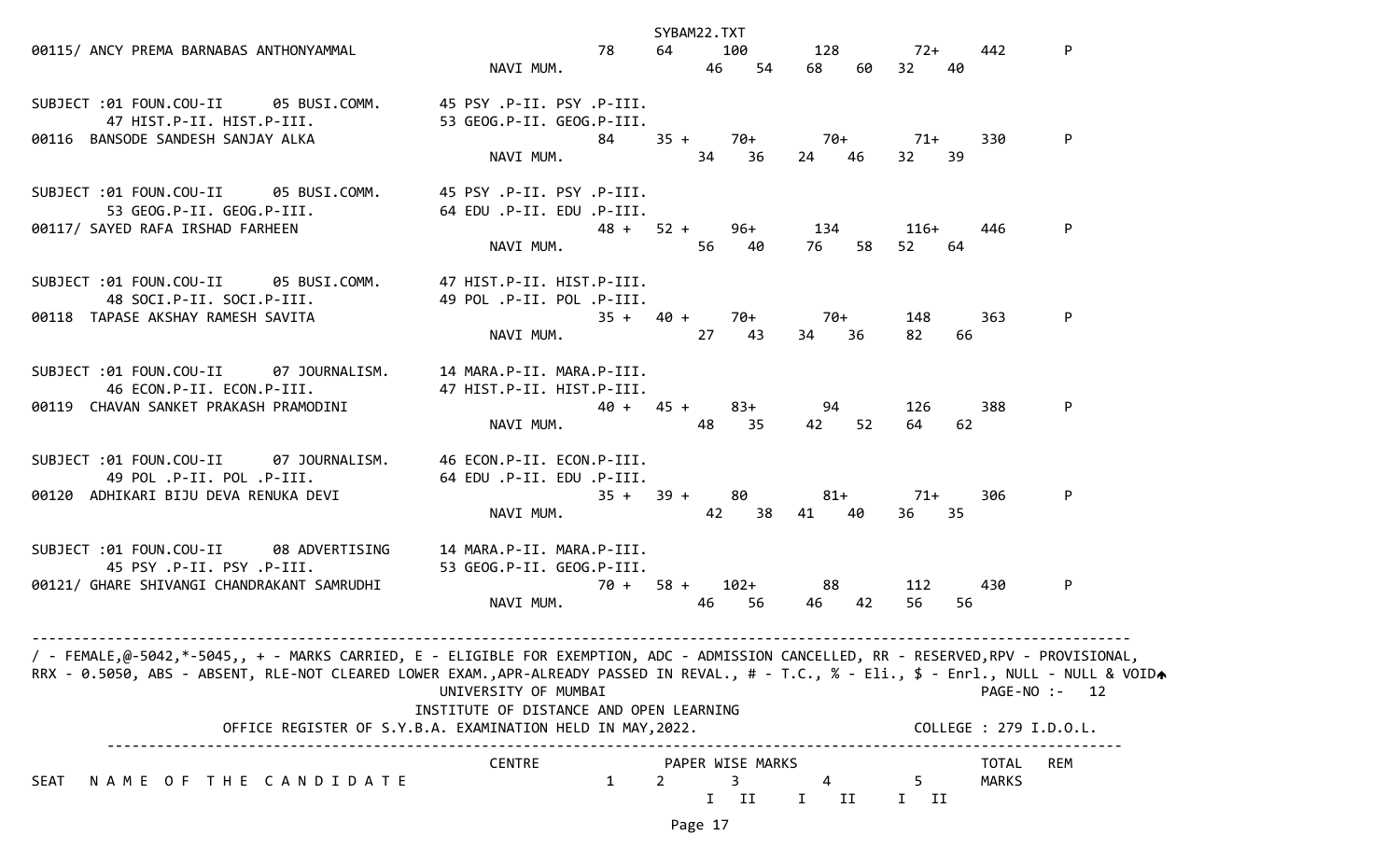| SUBJECT :01 FOUN.COU-II 08 ADVERTISING 14 MARA.P-II. MARA.P-III.<br>46 ECON.P-II. ECON.P-III. 53 GEOG.P-II. GEOG.P-III.                                    | NAVI MUM. 37 37                                                               |                                |                   |                       | P          |
|------------------------------------------------------------------------------------------------------------------------------------------------------------|-------------------------------------------------------------------------------|--------------------------------|-------------------|-----------------------|------------|
| SUBJECT :01 FOUN.COU-II 08 ADVERTISING 14 MARA.P-II. MARA.P-III.<br>47 HIST.P-II. HIST.P-III. 48 SOCI.P-II. SOCI.P-III.<br>00123 TORNE VINIT HARI SITA     | $35 + 35 + 78 + 90$ 92+<br>NAVI MUM.<br>NAVI MUM. 43 35 44 46 42 50           |                                |                   |                       | P<br>330   |
| SUBJECT :01 FOUN.COU-II 08 ADVERTISING 17 HIND.P-II. HIND.P-III.<br>00124/ SINGH KUMARI MAMTA KAMESHWAR RAMDULARI                                          | 64 E 42 E 50F 48F 48F<br>NAVI MUM. 26 24 26 22 22 26                          |                                |                   |                       | F.<br>252  |
| SUBJECT :01 FOUN.COU-II 08 ADVERTISING 17 HIND.P-II. HIND.P-III.<br>47 HIST.P-II. HIST.P-III.<br>00125 PATIL RUPESH KAMALAKAR NAGUBAI                      | 49 POL .P-II. POL .P-III.<br>$35 + 42 + 71 + 70$ 71+<br>NAVI MUM. 49 22 30 40 |                                |                   | 39 32                 | P<br>289   |
| SUBJECT :01 FOUN.COU-II 08 ADVERTISING 45 PSY .P-II. PSY .P-III.<br>49 POL .P-II. POL .P-III. 49 POL .P-II. POL .P-III.<br>00126 PAWAR MANOJ VINAYAK VIMAL | $35 + 35 + 70$ 80 83+<br>NAVT MIIM 35 + 35 + 70 11 20 52 10 12<br>NAVI MUM.   |                                | 29 41 28 52 40 43 |                       | P<br>303   |
| SUBJECT :01 FOUN.COU-II 08 ADVERTISING 45 PSY .P-II. PSY .P-III.<br>56 COMM.P-II. COMM.P-III.<br>00127/ PANDYA MADHURI PARAG MEETA                         | 64 EDU .P-II. EDU .P-III.<br>40 + 70 132 178 134 554<br>NAVI MUM.             |                                | 62 70 86 92       | 60 74                 | <b>RPV</b> |
| SUBJECT :01 FOUN.COU-II 08 ADVERTISING 46 ECON.P-II. ECON.P-III.<br>49 POL .P-II. POL .P-III.<br>00128/ MANE SONALI SAMBHAJI SUMAN                         | 57 RDVP.P-II. RDVP.P-III.<br>$68$ $28 *$ 90 $112$<br>NAVI MUM.                | 46 44                          | 54 58             | 104 402 *<br>60<br>44 | P          |
| SUBJECT :01 FOUN.COU-II 08 ADVERTISING<br>49 POL .P-II. POL .P-III.<br>00129 MORE SWAPNIL SUNIL SUNITA                                                     | 47 HIST.P-II. HIST.P-III.<br>56 COMM.P-II. COMM.P-III.<br>NAVI MUM.           | $43 + 40 +$<br>70+<br>31<br>39 | 70+<br>29<br>41   | 100<br>52<br>48       | P<br>323   |
| SUBJECT :                                                                                                                                                  | 14 MARA.P-II. MARA.P-III.                                                     |                                |                   |                       |            |